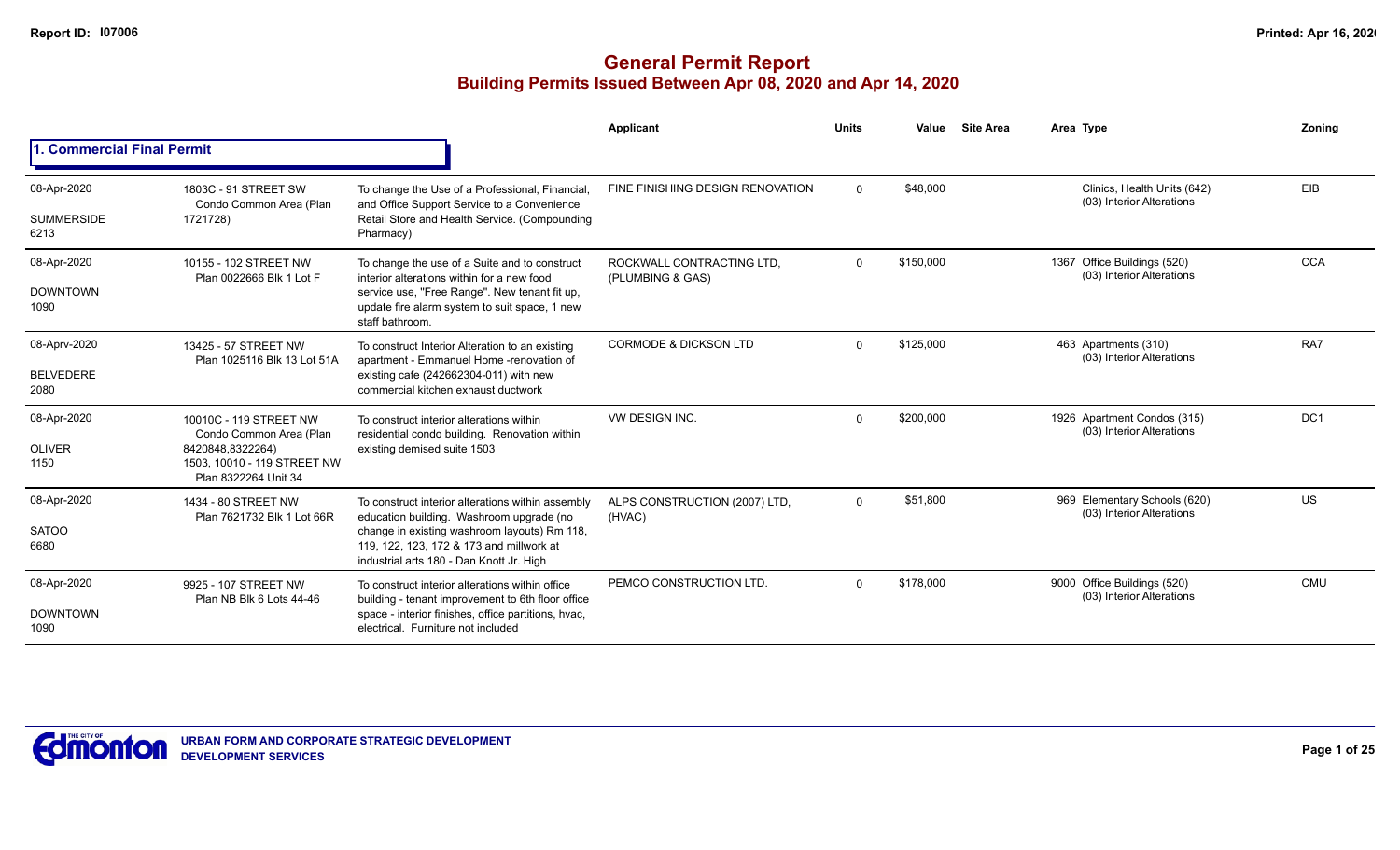|                                                    |                                                                                                                                                                              |                                                                                                                                                                                                                                                                                          | Applicant                                              | <b>Units</b> | Value       | <b>Site Area</b> | Area Type                                                    | Zoning          |
|----------------------------------------------------|------------------------------------------------------------------------------------------------------------------------------------------------------------------------------|------------------------------------------------------------------------------------------------------------------------------------------------------------------------------------------------------------------------------------------------------------------------------------------|--------------------------------------------------------|--------------|-------------|------------------|--------------------------------------------------------------|-----------------|
| 1. Commercial Final Permit                         |                                                                                                                                                                              |                                                                                                                                                                                                                                                                                          |                                                        |              |             |                  |                                                              |                 |
| 08-Apr-2020<br><b>SPRUCE AVENUE</b><br>1230        | 1 - KINGSWAY GARDEN MALL<br><b>NW</b><br>Plan 1620578 Blk 7 Lot 277                                                                                                          | To construct interior alterations within retaill<br>building - tenant improvement of A2 restaurant<br>suite - "Jollibee" New make up air unit, in floor<br>grease trap, 2 public washrooms, 1 staff<br>washroom.                                                                         | <b>CAMERON AND ASSOCIATES</b><br><b>MANAGEMENT INC</b> | $\Omega$     | \$500,000   |                  | 2540 Malls, Office/Retail (512)<br>(03) Interior Alterations | CSC, CB2        |
| 08-Apr-2020<br><b>WEST MEADOWLARK PARK</b><br>4590 | 16604 - 91 AVENUE NW<br>Plan 1922367 Blk 16 Lot 23A                                                                                                                          | To construct FOOTING AND FOUNDATIONS<br>ONLY for future public education building -<br>Aleda Patterson School.                                                                                                                                                                           | ACI ARCHITECTS INC                                     | $\Omega$     | \$15,000    |                  | Elementary Schools (620)<br>(04) Footing & Foundation        | US              |
| 08-Apr-2020<br><b>DOWNTOWN</b><br>1090             | 10125 - 109 STREET NW<br>Condo Common Area (Plan<br>9020932,1522596,1622431,1822<br>848)                                                                                     | To construct interior alterations to an existing<br>Health Services tenant - Lucere Clinic - update<br>finishes and expanding space, Removing<br>pharmacy and adding additional medical exam<br>rooms, Includes Exterior Emergency Generator<br>building - Requires Development approval | THE GREENOVATOR CORP                                   | $\Omega$     | \$100,000   |                  | 3498 Office Buildings (520)<br>(03) Interior Alterations     | <b>UW</b>       |
| 08-Apr-2020<br><b>TAWA</b><br>6720                 | 231 - YOUVILLE DRIVE EAST<br><b>NW</b><br>Plan 0422078 Unit 304<br>201 - YOUVILLE DRIVE EAST<br><b>NW</b><br>Condo Common Area (Plan<br>0122013,9926147,0422078,0226<br>799) | To construct exterior alterations on 2 condo<br>apartment buildings on 1 titled block - Balcony<br>repairs for 12 suites (Suite# 205, 220, 221,<br>305,320,321,405,420,421,505,520,521) -<br>"Sienna Estates Condos"                                                                     | <b>ESQUIRE MANAGEMENT GROUP</b>                        | $\Omega$     | \$100,000   |                  | Apartment Condos (315)<br>(03) Exterior Alterations          | RA <sub>8</sub> |
| 08-Apr-2020<br>ELLERSLIE INDUSTRIAL<br>6214        | 3408 - EWING TRAIL SW<br>Plan 1421874 Blk 4 Lot 2                                                                                                                            | To construct a shell Mixed-use Commercial<br>building, "Building 2". 8 RTUs & no demising<br>walls.                                                                                                                                                                                      | <b>KRAHN GROUP OF COMPANIES</b>                        | $\Omega$     | \$1,400,000 |                  | Retail and Shops (510)<br>$(01)$ New                         | EIB, DC2        |
| 08-Apr-2020<br>ELLERSLIE INDUSTRIAL<br>6214        | 3408 - EWING TRAIL SW<br>Plan 1421874 Blk 4 Lot 2                                                                                                                            | To construct a Mixed used commercial building,<br>"Building 3".                                                                                                                                                                                                                          | <b>KRAHN GROUP OF COMPANIES</b>                        | $\Omega$     | \$1,100,000 |                  | Retail and Shops (510)<br>(01) New                           | EIB, DC2        |

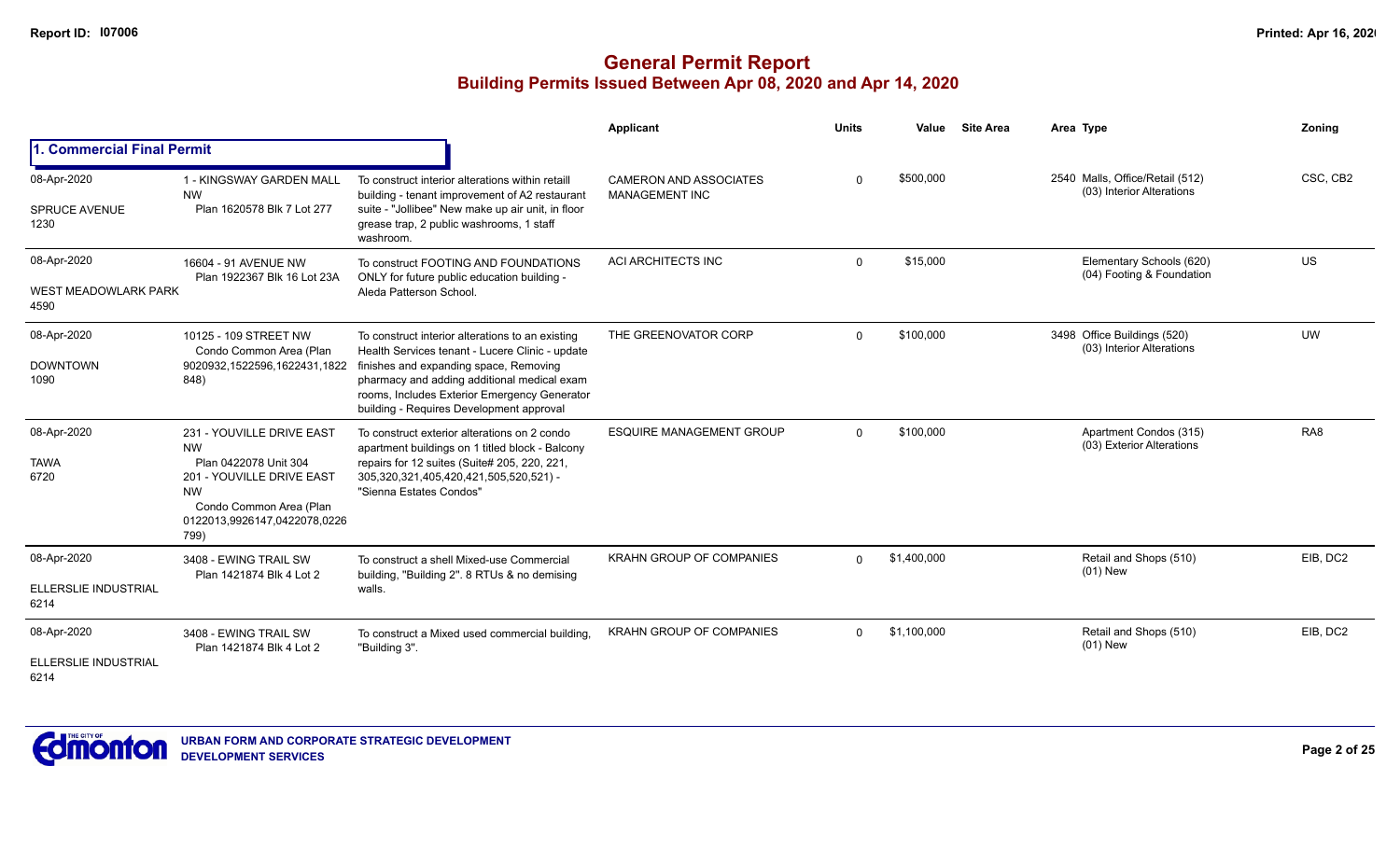|                                      |                                                        |                                                                                                                              | Applicant                                               | <b>Units</b>         | Value     | <b>Site Area</b>                                   | Area Type                                                    | Zoning          |
|--------------------------------------|--------------------------------------------------------|------------------------------------------------------------------------------------------------------------------------------|---------------------------------------------------------|----------------------|-----------|----------------------------------------------------|--------------------------------------------------------------|-----------------|
| <b>Commercial Final Permit</b>       |                                                        |                                                                                                                              |                                                         |                      |           |                                                    |                                                              |                 |
| 08-Apr-2020                          | 8311 - 93 AVENUE NW<br>Plan 1820389 Blk 26 Lot 23      | To construct FOUNDATION ONLY for phase 2<br>parkade Holyrood Gardens Parkade, Phase 2.                                       | DER & ASSOCIATES ARCHITECTURE LT                        | $\Omega$             | \$1,000   |                                                    | Parkade (490)<br>(04) Footing & Foundation                   | DC <sub>2</sub> |
| <b>HOLYROOD</b><br>6310              |                                                        |                                                                                                                              |                                                         |                      |           |                                                    |                                                              |                 |
| 09-Apr-2020<br>UNIVERSITY OF ALBERTA | 6950 - 113 STREET NW<br>Plan 0723049 Blk A Lot 1       | To construct Interior Alteration - Alberta<br>Infrastructure - Replacement of non-fire rated<br>doors in the atrium corridor | <b>EMCEE CONSTRUCTION &amp; MANAGEMEI</b><br><b>LTD</b> | $\Omega$             | \$345,000 |                                                    | 234912 Office Buildings (520)<br>(03) Interior Alterations   | AJ              |
| <b>FARM</b><br>5530                  |                                                        |                                                                                                                              |                                                         |                      |           |                                                    |                                                              |                 |
| 09-Apr-2020                          | 9859 - 85 AVENUE NW<br>Plan I17 Blk 90 Lot 38          | To construct interior alterations to a 6 unit.<br>Stacked Apartment House building. Change                                   | PHD HOMES LTD                                           | \$12,000<br>$\Omega$ |           | 4115 Apartments (310)<br>(03) Interior Alterations | RA <sub>8</sub>                                              |                 |
| <b>STRATHCONA</b><br>5480            |                                                        | existing 6 one-bedroom units to 6 two-bedroom<br>units.                                                                      |                                                         |                      |           |                                                    |                                                              |                 |
| 09-Apr-2020                          | 7812 - 106 AVENUE NW<br>Plan 6906KS Blk 1B Lot 28      | To construct Interior Alteration to an existing                                                                              | <b>CENTROID CONSTRUCTION LTD</b>                        |                      | \$0       |                                                    | 255 Apartments (310)<br>(03) Interior Alterations            | RA7             |
| <b>FOREST HEIGHTS</b><br>6230        |                                                        | apartment - Legalizing an existing bachelor<br>suite. (Constructed 1963)                                                     |                                                         |                      |           |                                                    |                                                              |                 |
| 09-Apr-2020                          | Plan 5496HW Lot 16                                     | 9805 - WINTERBURN ROAD NW To construct Interior Alteration for a new<br>restaurant (initial fitup) - Tim Hortons             | <b>DILLON CONSULTING LIMITED</b>                        | $\Omega$             | \$900,000 |                                                    | 2836 Restaurants and Bars (540)<br>(03) Interior Alterations | CB1             |
| LEWIS FARMS INDUSTRIAL<br>4485       |                                                        |                                                                                                                              |                                                         |                      |           |                                                    |                                                              |                 |
| 09-Apr-2020                          | 6404 - CARTMELL PLACE SW<br>Plan 1820642 Blk 28 Lot 50 | To construct Interior Alteration for a new office<br>- City Orthodontics                                                     | <b>GRAYLINE DESIGN INC</b>                              | $\Omega$             | \$350,000 |                                                    | 2850 Office Buildings (520)<br>(03) Interior Alterations     | CB2, CB2        |
| <b>CHAPPELLE AREA</b><br>5462        |                                                        |                                                                                                                              |                                                         |                      |           |                                                    |                                                              |                 |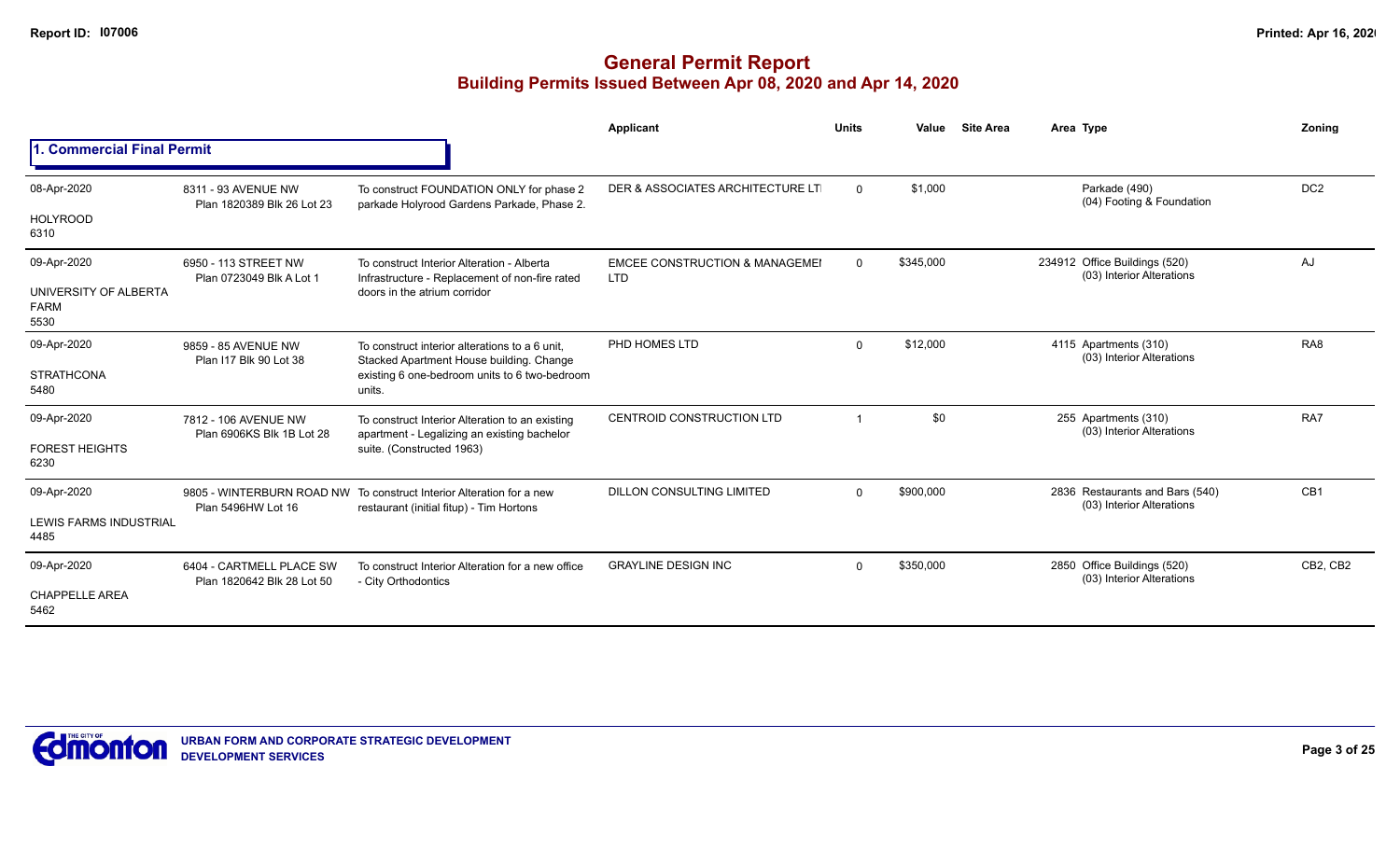|                                                  |                                                                                                              |                                                                                                                                                                                                                                                                                                                                                                | Applicant                       | <b>Units</b> | Value     | <b>Site Area</b> | Area Type                                                            | Zoning          |
|--------------------------------------------------|--------------------------------------------------------------------------------------------------------------|----------------------------------------------------------------------------------------------------------------------------------------------------------------------------------------------------------------------------------------------------------------------------------------------------------------------------------------------------------------|---------------------------------|--------------|-----------|------------------|----------------------------------------------------------------------|-----------------|
| <b>Commercial Final Permit</b>                   |                                                                                                              |                                                                                                                                                                                                                                                                                                                                                                |                                 |              |           |                  |                                                                      |                 |
| 09-Apr-2020<br><b>WILSON INDUSTRIAL</b><br>4640  | 10740 - 180 STREET NW<br>Condo Common Area (Plan<br>0125092)<br>10758 - 180 STREET NW<br>Plan 0125092 Unit 5 | To construct Interior Alteration - Building walls<br>for a waiting room. Which consists of 2 walls<br>that are joint together to make a rectangular<br>waiting room and 1 other wall behind the<br>counter. It also has 1 regular sized door to<br>enter the working shop space and the minimum<br>amount of electrical receptacles spaced out as<br>per code. | <b>TINT BOSS</b>                | <sup>0</sup> | \$2,000   |                  | 192 Storage Buildings, Warehouses (460)<br>(03) Interior Alterations | IM              |
| 09-Apr-2020<br><b>GARSIDE INDUSTRIAL</b><br>4170 | 11732 - 149 STREET NW<br>Plan 9923439 Blk 2 Lot 2                                                            | To construct interior alterations within mixed<br>use commercial building - tenant improvement<br>for retail suite (liquour/alcohol sales) - includes<br>existing enclosed mechnanical mezzanine                                                                                                                                                               | <b>WHISKEY DROP</b>             | $\Omega$     | \$25,000  |                  | Retail and Shops (510)<br>1249<br>(03) Interior Alterations          | IB              |
| 09-Apr-2020<br><b>DOWNTOWN</b><br>1090           | 10180 - 101 STREET NW<br>Plan 8121364 Blk 1 Lot A                                                            | To construct Interior Alteration to the parkade of<br>an existing office building - Manulife Place 2020<br>Parkade and Slab-On-Grade Repairs                                                                                                                                                                                                                   | PLACE-CRETE SYSTEMS LP, BRANDON | $\Omega$     | \$167,700 |                  | 398264 Parkade (490)<br>(03) Interior Alterations                    | <b>CCA</b>      |
| 09-Apr-2020<br><b>GORMAN</b><br>2311             | 15510 - 37 STREET NW<br>Plan 1224580 Blk 3 Lot 8                                                             | To construct interior alterations (Old Navy in<br>existing retail CRU)                                                                                                                                                                                                                                                                                         | ELDER-JONES, TIM SCHENK         | $\Omega$     | \$559,300 |                  | 15266 Retail and Shops (510)<br>(03) Interior Alterations            | DC1             |
| 09-Apr-2020<br><b>DOWNTOWN</b><br>1090           | 10104 - 109 STREET NW<br>Plan 9921554 Blk 9B Lot 5                                                           | To change the Use from a Minor Eating and<br>Drinking Establishment to a General Retail Store<br>with Accessory Personal Service Shop<br>(Petvalu store with dog grooming services and<br>self-serve dog wash) and to construct interior<br>alterations.                                                                                                       | K PAUL ARCHITECT INC            | $\Omega$     | \$130,000 |                  | 3950 Mixed Use (522)<br>(03) Interior Alterations                    | DC <sub>2</sub> |
| 09-Apr-2020<br><b>TRUMPETER AREA</b><br>4471     | 2230 - TRUMPETER WAY NW<br>Plan 1425609 Blk 8 Lot 87                                                         | To construct interior alterations to an existing<br>building. To change the Use of a General Retail<br>Store to a Child Care Service (Max. 54 Children)<br>and to construct interior alterations for a<br>daycare - "Trumpeter Day Care"                                                                                                                       | <b>TAMON ARCHITECTURE</b>       | $\Omega$     | \$100,000 |                  | 2790 Day Cares, Nursing Homes (650)<br>(03) Interior Alterations     | DC <sub>1</sub> |

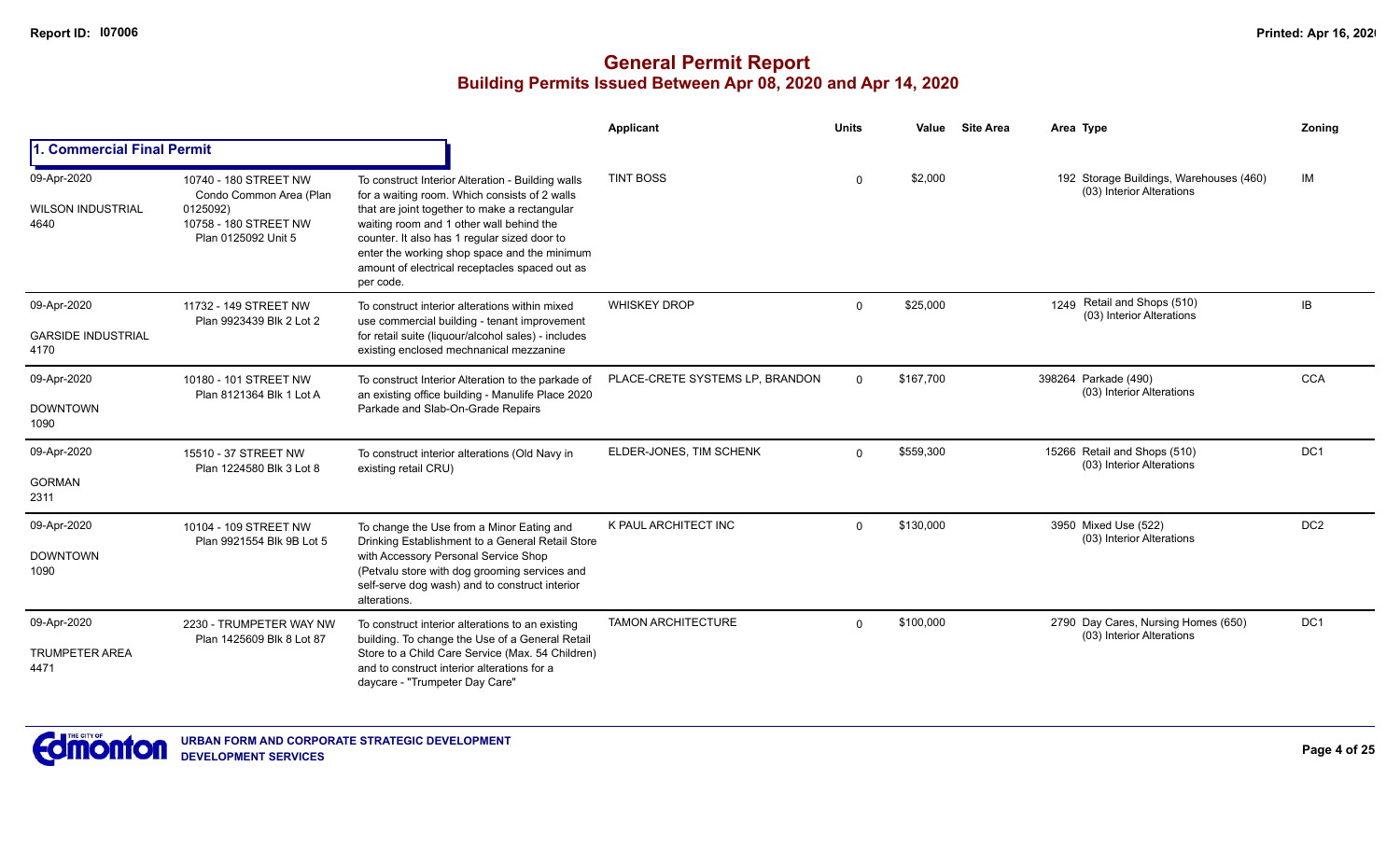|                                                   |                                                                     |                                                                                                                                                                                                      | <b>Applicant</b>                                                 | <b>Units</b> | Value     | <b>Site Area</b> | Area Type                                                                 | Zoning          |
|---------------------------------------------------|---------------------------------------------------------------------|------------------------------------------------------------------------------------------------------------------------------------------------------------------------------------------------------|------------------------------------------------------------------|--------------|-----------|------------------|---------------------------------------------------------------------------|-----------------|
| <b>1. Commercial Final Permit</b>                 |                                                                     |                                                                                                                                                                                                      |                                                                  |              |           |                  |                                                                           |                 |
| 09-Apr-2020<br><b>TAWA</b><br>6720                | 1100 - YOUVILLE DRIVE WEST<br><b>NW</b><br>Plan 8220154 Blk 4 Lot 1 | To construct interior alteration to medical care<br>building - (Grey Nun's Hospital) - interior<br>renovation to CT scan room                                                                        | MCKAY HLAVACEK ARCHITECTS LTD.                                   | $\Omega$     | \$8,000   |                  | 1023 Hospitals (640)<br>(03) Interior Alterations                         | <b>US</b>       |
| 09-Apr-2020<br><b>DELWOOD</b><br>2230             | 8115 - 137 AVENUE NW<br>Plan 1428NY Blk 21 Lots 1.2U                | To demolish an existing commercial building.                                                                                                                                                         | <b>FILLMORE CONSTRUCTION</b><br>MANAGEMENT INC (USE THIS ACCOUN' | $\mathbf 0$  | \$34,400  |                  | Retail - Motor Vehicle (570)<br>(99) Demolition                           | CB1, CB1        |
| 09-Apr-2020<br><b>QUEEN MARY PARK</b><br>1180     | 10546 - 109 STREET NW<br>Plan B4 Blk 9 Lot 215                      | To construct Exterior Alteration to a commercial<br>A2 building - 109 St Facade Improvement - new<br>siding and glazing, alterations to entryway,<br>repair to stairs on back of building            | CHANDOS CONSTRUCTION LTD                                         | $\Omega$     | \$11,400  |                  | 936 Mixed Use (522)<br>(03) Exterior Alterations                          | DC <sub>2</sub> |
| 14-Apr-2020<br><b>MISTATIM INDUSTRIAL</b><br>4320 | 12804 - 153 STREET NW<br>Plan 0023253 Blk 103 Lot 6A                | To change the use of a warehouse to auto<br>repair shop, and construct interior & exterior<br>alterations (installing new make up air and<br>exhaust systems) - Dave's Truck and Trailer<br>Limited. | DYNAWEST ENGINEERING LIMITED,<br><b>MICHELLE</b>                 | $\mathbf 0$  | \$30,000  |                  | 13412 Service Stations, Repair Garages (572)<br>(03) Exterior Alterations | IM              |
| 14-Apr-2020<br><b>WEIR INDUSTRIAL</b><br>6780     | 4003 - 76 AVENUE NW<br>Plan 7821234 Blk 6 Lot 1                     | To construct interior alterations (extending a<br>mezzanine - extra 377 sq ft) to an existing<br>building<br>NOTE: existing without permit<br>- Caribou Electric                                     | PERMIT MASTERS                                                   | $\mathbf 0$  | \$6,000   |                  | 377 Storage Buildings, Warehouses (460)<br>(03) Interior Alterations      | IM              |
| 14-Apr-2020<br>THE HAMPTONS<br>4461               | 19910 - LESSARD ROAD NW<br>Plan 1421209 Blk 3 Lot 2                 | To construct Interior Alteration for a new gym -<br>F45 Studio                                                                                                                                       | 945 DEVELOPMENTS LP, AMMAR ABED                                  | $\Omega$     | \$120,000 |                  | 2615 Indoor Recreational Buildings (560)<br>(03) Interior Alterations     | <b>CSC</b>      |
| 14-Apr-2020<br><b>CHAPPELLE AREA</b><br>5462      | 14105 - 28 AVENUE SW<br>Plan 1321089 Blk 3 Lot 1                    | To construct Exterior Alterations (roof top MUA)<br>and Interior Alterations (canopy, exhaust fan<br>etc for a new restaurant)<br>- Red Swan Pizza -                                                 | <b>GSKSC GROUP INC</b>                                           | $\Omega$     | \$75,000  |                  | 1107 Retail and Shops (510)<br>(03) Interior Alterations                  | <b>CSC</b>      |

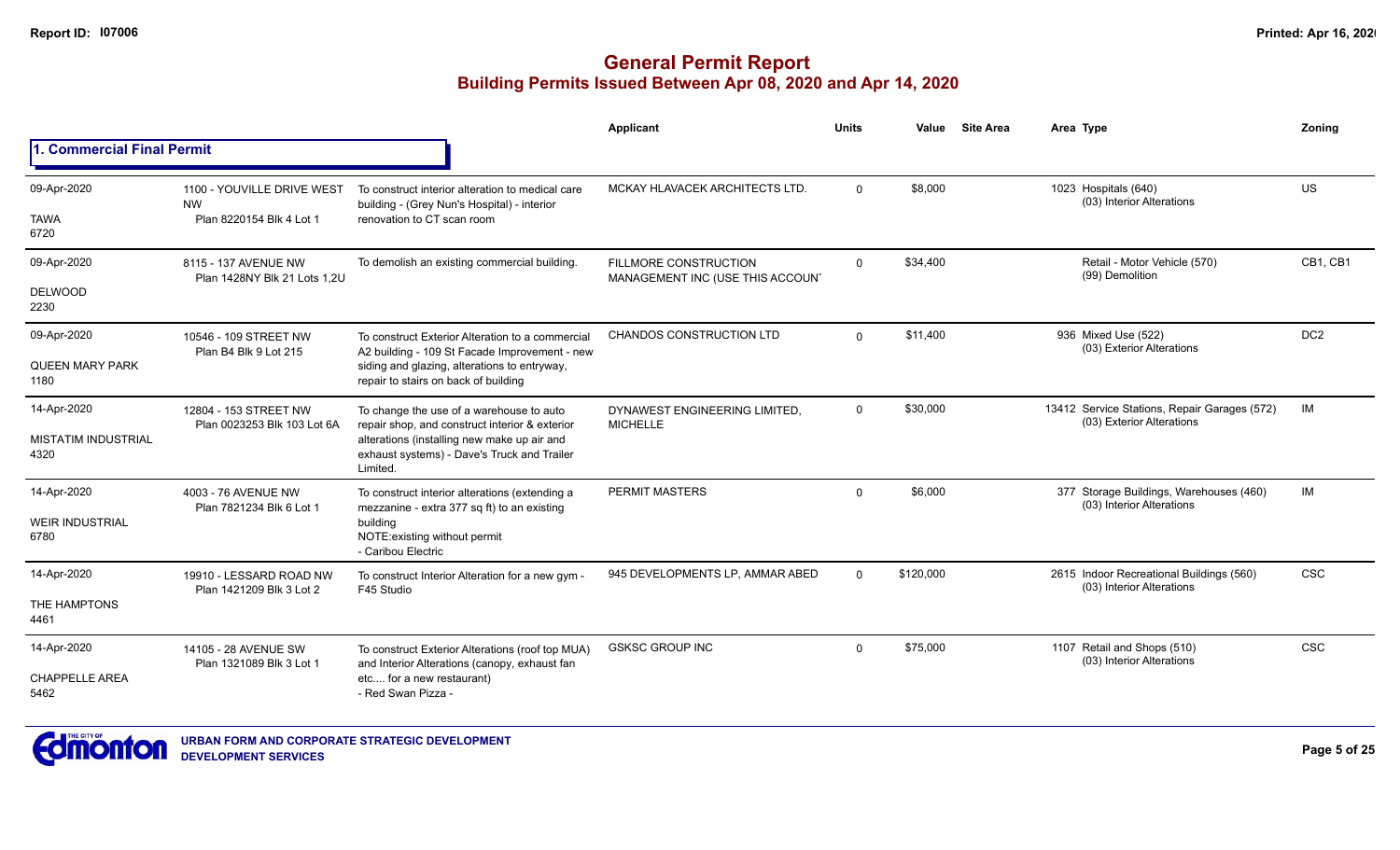|                                        |                                                                                                                                                                                                                                                                                                                                                                                                              |                                                                                                                                                                                                                                                                                               | <b>Applicant</b>                | <b>Units</b> | Value       | <b>Site Area</b> | Area Type                                                              | Zoning          |
|----------------------------------------|--------------------------------------------------------------------------------------------------------------------------------------------------------------------------------------------------------------------------------------------------------------------------------------------------------------------------------------------------------------------------------------------------------------|-----------------------------------------------------------------------------------------------------------------------------------------------------------------------------------------------------------------------------------------------------------------------------------------------|---------------------------------|--------------|-------------|------------------|------------------------------------------------------------------------|-----------------|
|                                        | . Commercial Final Permit<br>10020 - JASPER AVENUE NW<br>Condo Common Area (Plan<br>0425913,1123267,1621940,1922<br>644)<br>1A, 10020 - JASPER AVENUE<br>corridor<br>- "Kav Cafe"<br><b>NW</b><br>Plan 1922644 Unit 343<br>10019 - 102 AVENUE NW<br>Plan F Lots 47-50<br>2020<br>11020 - 53 AVENUE NW<br>Plan 4722NY Blk 35 Lot 16<br>camera system.)<br>2051 - LEGER ROAD NW<br>Plan 0922485 Blk 163 Lot 54 |                                                                                                                                                                                                                                                                                               |                                 |              |             |                  |                                                                        |                 |
| 14-Apr-2020<br><b>DOWNTOWN</b><br>1090 |                                                                                                                                                                                                                                                                                                                                                                                                              | To construct interior alterations (bathroom<br>within suite) to a existing specialty food Suite in<br>a commercial Mixed use building.<br>NOTE: Existing barrier free bathrooms off public                                                                                                    | N/A                             | $\mathbf 0$  | \$9,000     |                  | 38 Retail and Shops (510)<br>(03) Interior Alterations                 | <b>CCA</b>      |
| 14-Apr-2020<br><b>DOWNTOWN</b><br>1090 |                                                                                                                                                                                                                                                                                                                                                                                                              | To construct covered way hoarding along the<br>south side of 102 Avenue. Expires June 30,                                                                                                                                                                                                     | DELNOR CONSTRUCTION LTD         | $\Omega$     | \$11,000    |                  | Hoarding (910)<br>(03) Exterior Alterations                            | <b>CCA</b>      |
| 14-Apr-2020<br>PLEASANTVIEW<br>5320    |                                                                                                                                                                                                                                                                                                                                                                                                              | To construct Interior Alteration to an existing<br>building - Southgate Tower - (Cosmetic<br>renovations including painting, flooring,<br>cabinetry/millwork, selected dropped ceilings<br>w/ new LED lighting fixtures, replace/repair of<br>existing plumbing fixtures, updates to security | <b>ATHAN HOMES INC</b>          | $\Omega$     | \$500,000   |                  | 4050 Apartments (310)<br>(03) Interior Alterations                     | RA <sub>8</sub> |
| 14-Apr-2020<br><b>LEGER</b><br>5630    |                                                                                                                                                                                                                                                                                                                                                                                                              | To construct interior alteration to an existing<br>Recreation Centre, "Terwillegar Leisure Centre".<br>Pool lighting upgrade, in the pool area only of<br>the facility, demolition of existing lighting to be<br>upgrade by new lighting over all pool area.                                  | <b>CHANDOS CONSTRUCTION LTD</b> | $\Omega$     | \$1,400,000 |                  | 50000 Indoor Recreational Buildings (560)<br>(03) Interior Alterations | <b>US</b>       |
| 14-Apr-2020<br>AMBLESIDE<br>5505       | 3880 - ALLAN DRIVE SW<br>Plan 1321077 Blk 1 Lot 1                                                                                                                                                                                                                                                                                                                                                            | To construct original tenant fitup within group D<br>shell building - including 1 new demising wall<br>(shell building 308216135-017)                                                                                                                                                         | CHOICE SPECIALTY SERVICES INC   | $\Omega$     | \$450,000   |                  | 3950 Retail and Shops (510)<br>(03) Interior Alterations               | <b>CSC</b>      |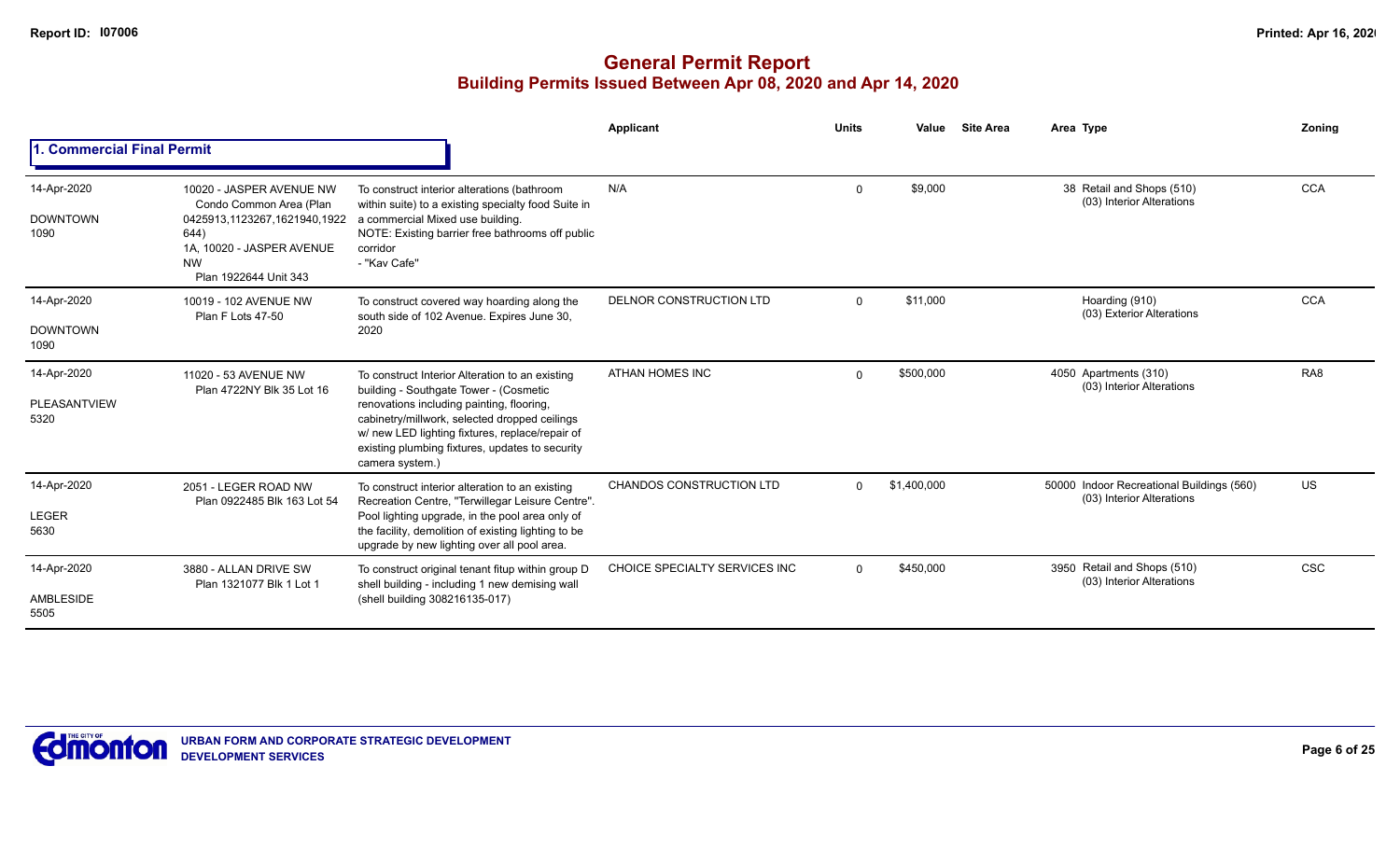|                                              |                                                                                                                                                                                                                 |                                                                                                                                                                                                                                                                | <b>Applicant</b>             | <b>Units</b> | <b>Site Area</b><br>Value | Area Type                                                           | Zoning          |
|----------------------------------------------|-----------------------------------------------------------------------------------------------------------------------------------------------------------------------------------------------------------------|----------------------------------------------------------------------------------------------------------------------------------------------------------------------------------------------------------------------------------------------------------------|------------------------------|--------------|---------------------------|---------------------------------------------------------------------|-----------------|
| 1. Commercial Final Permit                   |                                                                                                                                                                                                                 |                                                                                                                                                                                                                                                                |                              |              |                           |                                                                     |                 |
| 14-Apr-2020<br><b>MCCAULEY</b><br>1140       | 10882 - 98 STREET NW<br>Plan 2010P Blk 19 Lot 9<br>10882 - 98 STREET NW<br>Plan 2010P Blk 19 Lot 12<br>10882 - 98 STREET NW<br>Plan 2010P Blk 19 Lot 11<br>10882 - 98 STREET NW<br>Plan 2010P Blk 19 Lots 10-11 | To demolish an existing single detached house.                                                                                                                                                                                                                 | SPAN ARCHITECTURE INC        | $-1$         | \$10,000                  | Single Detached House (110)<br>(99) Demolition                      | DC <sub>1</sub> |
| 6. House Building Permit                     |                                                                                                                                                                                                                 |                                                                                                                                                                                                                                                                |                              |              |                           |                                                                     |                 |
| 08-Apr-2020<br><b>CHAPPELLE AREA</b><br>5462 | 4716 - CHARLES BAY SW<br>Plan 1820476 Blk 27 Lot 28                                                                                                                                                             | To construct a Single Detached House with<br>front attached Garage, Unenclosed Front<br>Porch, and rear uncovered deck (4.88m x<br>$3.05,$ ).                                                                                                                  | <b>FX HOMES INC</b>          |              | \$256,500                 | 2230 Single Detached House (110)<br>(01) Building - New<br>2-storey | <b>RSL</b>      |
| 08-Apr-2020<br>EDGEMONT<br>4462              | 1789 - ERKER WAY NW<br>Plan 1920341 Blk 1 Lot 13                                                                                                                                                                | To construct a Single Detached House with<br>front attached Garage Unenclosed Front Porch.                                                                                                                                                                     | STERLING HOMES EDMONTON LTD. |              | \$179,000                 | 1492 Single Detached House (110)<br>(01) Building - New<br>2-storey | DC <sub>1</sub> |
| 08-Apr-2020<br><b>LENDRUM PLACE</b><br>5270  | 11408 - 55 AVENUE NW<br>Plan 2020400 Blk 1 Lot 70A                                                                                                                                                              | To construct a Single Detached House with<br>Basement development with wet bar (NOT to<br>be used as an additional Dwelling, 2 Bedrooms,<br>1 Bathroom, 1 Mech room, 1 Rec Room, ),<br>fireplace, uncovered deck, veranda and SIDE<br>DOOR (11404 - 55 Avenue) | <b>JUSTIN GRAY HOMES LTD</b> |              | \$219,400                 | 1908 Single Detached House (110)<br>(01) Building - New<br>2-storey | RF1             |
| 08-Apr-2020<br><b>NORTH GLENORA</b><br>3310  | 13554 - 110A AVENUE NW<br>Plan 2020295 Blk 10 Lot 16A                                                                                                                                                           | To construct a Single Detached House with<br>Unenclosed Front Porch, rear uncovered deck<br>(6.18m x 3.05m), Secondary Suite and side<br>entrance.                                                                                                             | ALLSEASON CUSTOM HOMES       | 2            | \$332,200                 | 2768 Single Detached House (110)<br>(01) Building - New<br>2-storey | RF1             |

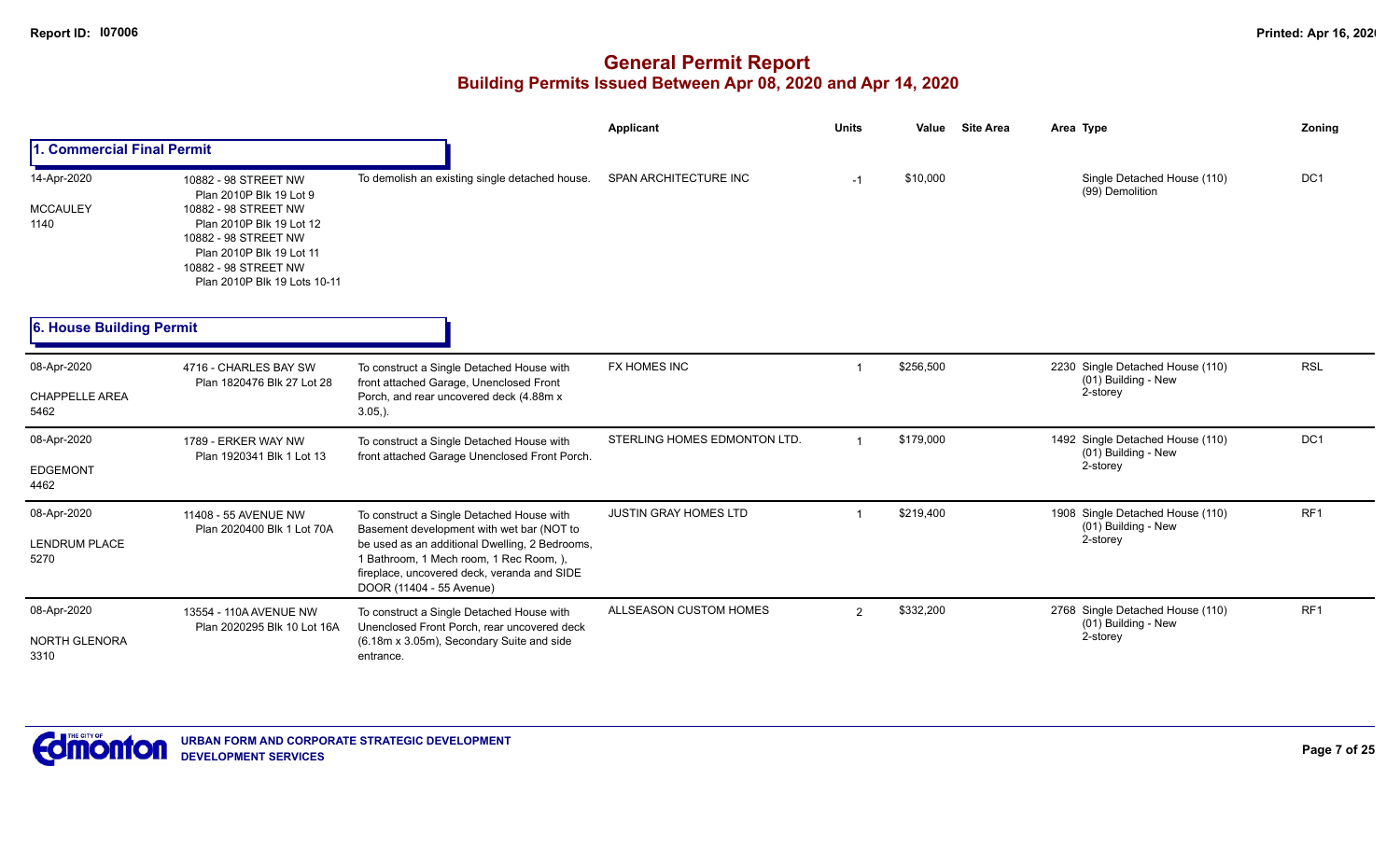|                                               |                                                                         |                                                                                                                                                                                                                                                                                     | <b>Applicant</b>              | <b>Units</b>   | Value     | <b>Site Area</b> | Area Type                                                           | Zoning          |
|-----------------------------------------------|-------------------------------------------------------------------------|-------------------------------------------------------------------------------------------------------------------------------------------------------------------------------------------------------------------------------------------------------------------------------------|-------------------------------|----------------|-----------|------------------|---------------------------------------------------------------------|-----------------|
| 6. House Building Permit                      |                                                                         |                                                                                                                                                                                                                                                                                     |                               |                |           |                  |                                                                     |                 |
| 08-Apr-2020<br><b>MCCONACHIE AREA</b><br>2521 | 6316 - 174 AVENUE NW<br>Plan 1822646 Blk 13 Lot 62                      | To construct a Single Detached House with<br>front attached Garage, Unenclosed Front<br>Porch, Basement development (NOT to be used<br>as an additional Dwelling) (1 bedroom, 1<br>bathroom, mechanical room) and rear<br>uncovered deck $(3.96 \text{ m} \times 3.05 \text{ m})$ . | MORRISON HOMES (EDMONTON) LTD |                | \$195,700 |                  | 1631 Single Detached House (110)<br>(01) Building - New<br>2-storey | <b>RMD</b>      |
| 08-Apr-2020<br><b>SHERWOOD</b><br>4500        | 9310 - 151 STREET NW<br>Plan 1921058 Blk 49 Lot 23                      | To construct a Single Detached House with<br>Unenclosed Front Porch, electric fireplace, and<br>to develop a Secondary Suite in the Basement.                                                                                                                                       | TECH VIEW HOMES LTD           | $\overline{2}$ | \$199,000 |                  | 1658 Single Detached House (110)<br>(01) Building - New<br>2-storey | RF <sub>1</sub> |
| 08-Apr-2020<br><b>WINDERMERE</b><br>5570      | 4141 - WHISPERING RIVER<br><b>DRIVE NW</b><br>Plan 1125154 Blk 1 Lot 32 | To construct a Single Detached House with<br>front attached Garage, Basement development<br>(NOT to be used as an additional Dwelling), 2<br>fireplaces, Balcony, Unenclosed Front Porch<br>and uncovered deck (10.36M X 3.66M).                                                    | <b>VICKY'S HOMES INC</b>      |                | \$352,400 |                  | 2937 Single Detached House (110)<br>(01) Building - New<br>2-storey | RF1             |
| 08-Apr-2020<br><b>GLENORA</b><br>3200         | 10425 - 135 STREET NW<br>Plan 3875P Blk 77 Lot 15                       | To construct a Single Detached House with<br>Unenclosed Front Porch, rear covered deck<br>(4.88m x 4.12m), fireplace, and Basement<br>development (NOT to be used as an additional<br>Dwelling)                                                                                     | FC DEVELOPMENTS INC           |                | \$374,200 |                  | 3118 Single Detached House (110)<br>(01) Building - New<br>2-storey | RF1             |
| 08-Apr-2020<br><b>EDGEMONT</b><br>4462        | 457 - EDGEMONT ROAD NW<br>Plan 1820200 Blk 26 Lot 110                   | To construct a Single Detached House with<br>front attached Garage, Unenclosed Front Porch,<br>rear covered deck (6.45 m x 4.27 m), Basement<br>development (NOT to be used as an additional<br>Dwelling) and fireplace.                                                            | STREETSIDE DEVELOPMENTS       |                | \$233,400 |                  | 1945 Single Detached House (110)<br>(01) Building - New<br>2-storey | <b>RSL</b>      |
| 08-Apr-2020<br><b>MCCONACHIE AREA</b><br>2521 | 6048 - 180 AVENUE NW<br>Plan 1623830 Blk 21 Lot 46                      | To construct a Single Detached House with<br>front attached Garage, Unenclosed Front<br>Porch, rear uncovered deck (4.42m x 2.29m)<br>and Basement development with wet bar (NOT<br>to be used as an additional Dwelling).                                                          | <b>BAY HORIZON BUILT LTD</b>  | -1             | \$225,600 |                  | 1880 Single Detached House (110)<br>(01) Building - New<br>2-storey | <b>RSL</b>      |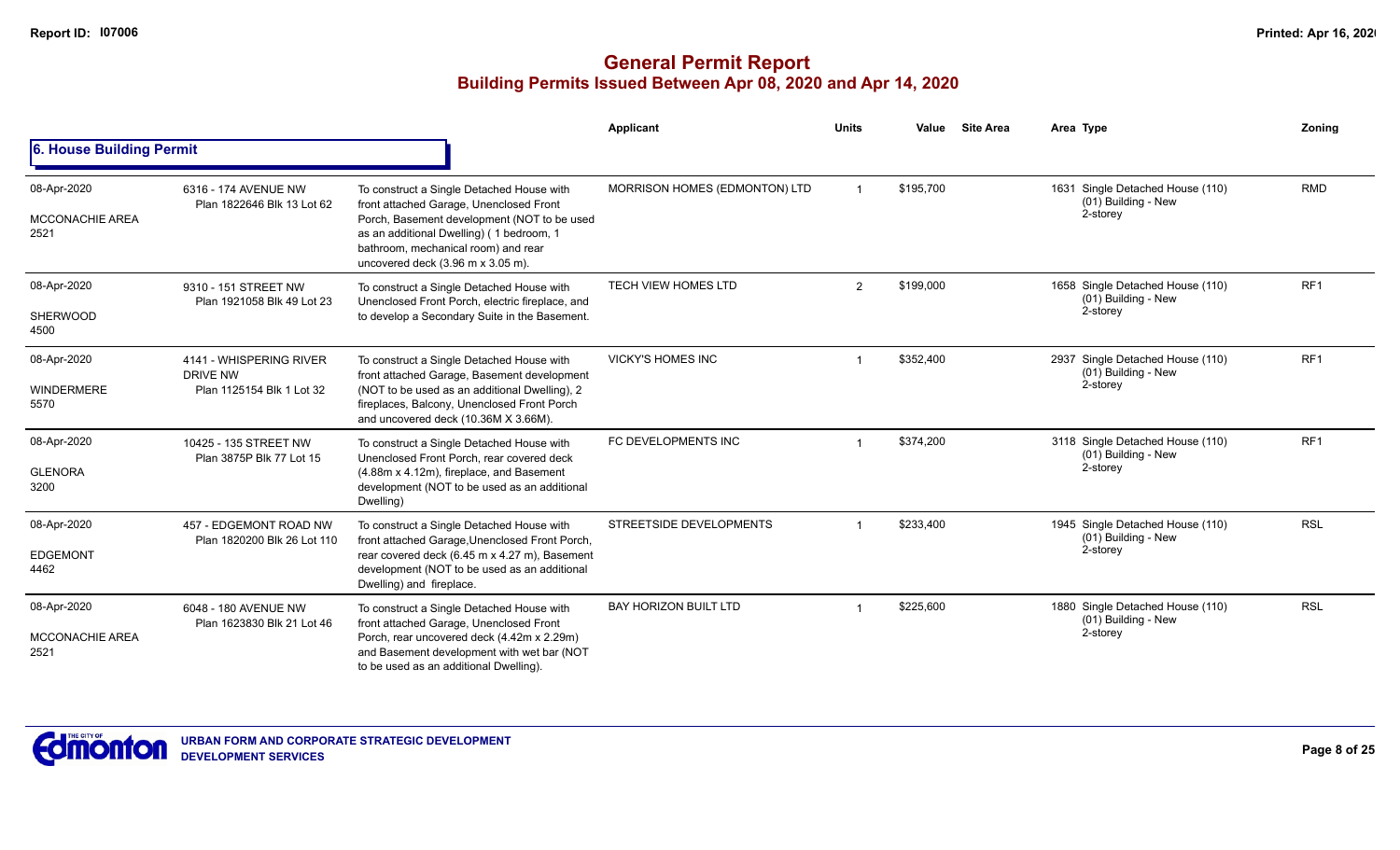|                               |                                                         |                                                                                                                                                                                    | Applicant                               | <b>Units</b>   | Value     | <b>Site Area</b> | Area Type                                               | Zonina     |
|-------------------------------|---------------------------------------------------------|------------------------------------------------------------------------------------------------------------------------------------------------------------------------------------|-----------------------------------------|----------------|-----------|------------------|---------------------------------------------------------|------------|
| 6. House Building Permit      |                                                         |                                                                                                                                                                                    |                                         |                |           |                  |                                                         |            |
| 08-Apr-2020                   | 4264 - CHICHAK CLOSE SW<br>Plan 1822794 Blk 10 Lot 137  | To construct a Single Detached House with<br>front attached Garage, Unenclosed Front Porch                                                                                         | <b>BROOKFIELD RESIDENTIAL PROPERTIE</b> |                | \$271.400 |                  | 2262 Single Detached House (110)<br>(01) Building - New | <b>RMD</b> |
| <b>CHAPPELLE AREA</b><br>5462 |                                                         | and fireplace.                                                                                                                                                                     |                                         |                |           |                  | 2-storey                                                |            |
| 08-Apr-2020                   | 20710 - 99A AVENUE NW<br>Plan 1820287 Blk 5 Lot 59      | To construct a Single Detached House with<br>front attached Garage, Unenclosed Front                                                                                               | <b>TROIWEST BUILDERS INC</b>            |                | \$218,600 |                  | 1822 Single Detached House (110)<br>(01) Building - New | <b>RMD</b> |
| <b>STEWART GREENS</b><br>4486 |                                                         | Porch, rear uncovered deck (3.96m x 3.05m),<br>and side entrance.                                                                                                                  |                                         |                |           |                  | 2-storey                                                |            |
| 08-Apr-2020                   | 7449 - CREIGHTON PLACE SW<br>Plan 1721785 Blk 14 Lot 31 | To construct a Single Detached House with<br>Unenclosed Front Porch and side door.                                                                                                 | <b>KIRKLAND HOMES LTD</b>               | $\overline{1}$ | \$182,400 |                  | 1520 Single Detached House (110)<br>(01) Building - New | <b>RMD</b> |
| <b>CHAPPELLE AREA</b><br>5462 |                                                         |                                                                                                                                                                                    |                                         |                |           |                  | 2-storey                                                |            |
| 08-Apr-2020                   | 22523 - 81 AVENUE NW<br>Plan 1521595 Blk 4 Lot 44       | To construct a Single Detached House with<br>Unenclosed Front Porch.                                                                                                               | PACESETTER HOMES LTD                    | 1              | \$150,800 |                  | 1257 Single Detached House (110)<br>(01) Building - New | <b>RMD</b> |
| <b>ROSENTHAL</b><br>4750      |                                                         |                                                                                                                                                                                    |                                         |                |           |                  | 2-storey                                                |            |
| 08-Apr-2020                   | 3714 - CROSS LANDING SW<br>Plan 1723560 Blk 19 Lot 32   | To construct a Single Detached House with<br>front attached Garage, Unenclosed Front                                                                                               | <b>BROOKFIELD RESIDENTIAL PROPERTIE</b> |                | \$256,200 |                  | 2135 Single Detached House (110)<br>(01) Building - New | <b>RMD</b> |
| <b>CHAPPELLE AREA</b><br>5462 |                                                         | Porch, rear uncovered deck (7.32m x 3.05m),<br>fireplace and walkout Basement.                                                                                                     |                                         |                |           | 2-storey         |                                                         |            |
| 08-Apr-2020                   | 2464 - 15 AVENUE NW                                     | To construct a Single Detached House with<br>front attached Garage, Unenclosed Front                                                                                               | <b>VICTORY HOMES LTD</b>                | $\overline{2}$ | \$264,000 |                  | 2200 Single Detached House (110)<br>(01) Building - New | <b>RSL</b> |
| <b>LAUREL</b><br>6444         | Plan 1922772 Blk 12 Lot 41                              | Porch, rear Uncovered Deck (3.05m x 2.74m),<br>walkout Basement and to develop a Secondary<br>Suite in the Basement, 2 Bedrooms, 1<br>Bathroom, 1 Mech Room, 1 Kitchen, 1 Rec Area |                                         |                |           |                  | 2-storey                                                |            |
| 08-Apr-2020                   | 17108 - 46 STREET NW<br>Plan 1923410 Blk 14 Lot 50      | To construct a Single Detached House with<br>front attached Garage, Unenclosed Front Porch                                                                                         | STERLING HOMES EDMONTON LTD.            | $\overline{1}$ | \$213,400 |                  | 1778 Single Detached House (110)<br>(01) Building - New | <b>RSL</b> |
| <b>CY BECKER</b><br>2611      |                                                         | and SIDE DOOR.                                                                                                                                                                     |                                         |                |           |                  | 2-storey                                                |            |

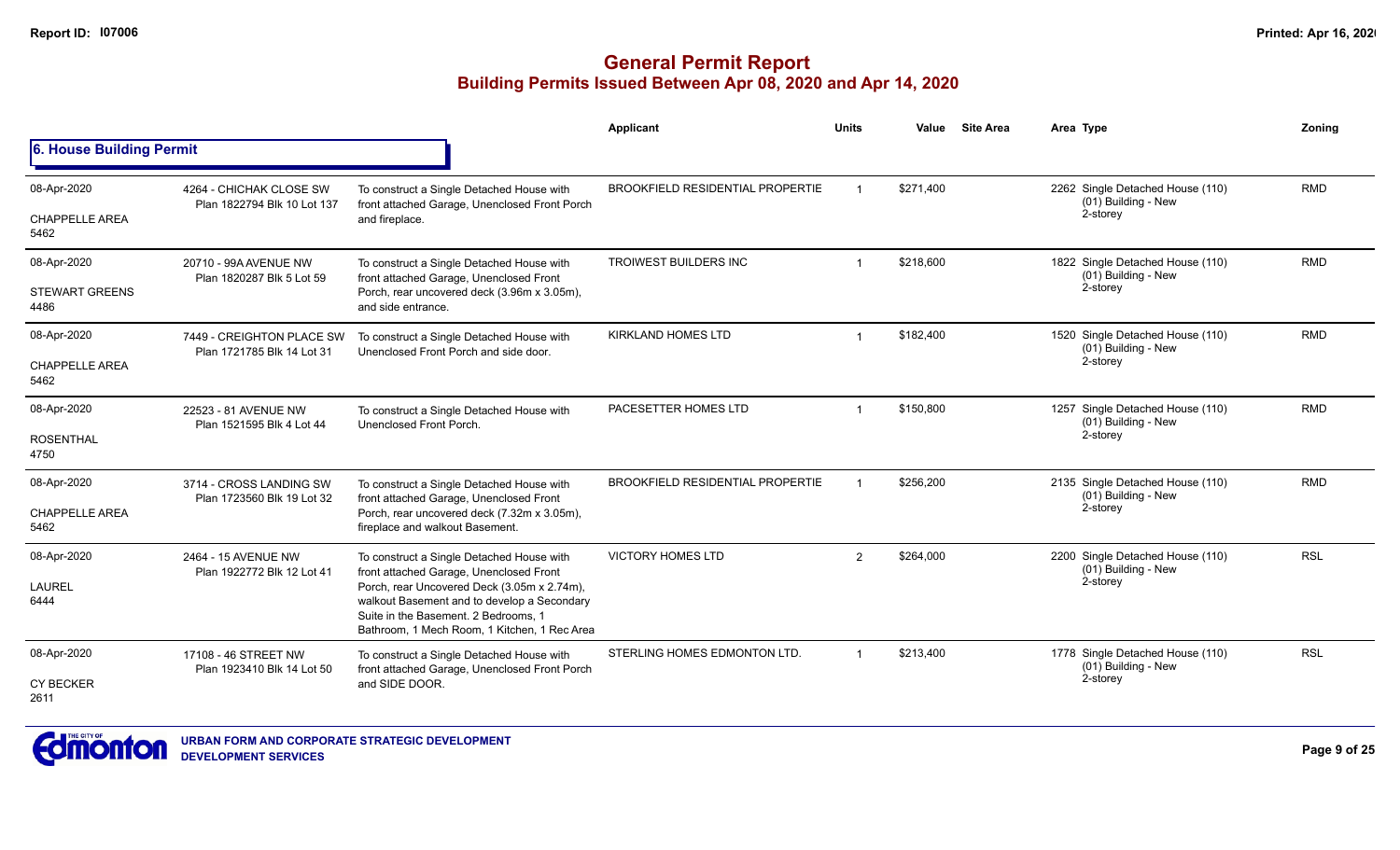|                                                     |                                                                                                            |                                                                                                                                                                                                                                                                                                                                      | <b>Applicant</b>              | <b>Units</b>   | Value     | <b>Site Area</b> | Area Type                                                           | Zoning     |
|-----------------------------------------------------|------------------------------------------------------------------------------------------------------------|--------------------------------------------------------------------------------------------------------------------------------------------------------------------------------------------------------------------------------------------------------------------------------------------------------------------------------------|-------------------------------|----------------|-----------|------------------|---------------------------------------------------------------------|------------|
| 6. House Building Permit                            |                                                                                                            |                                                                                                                                                                                                                                                                                                                                      |                               |                |           |                  |                                                                     |            |
| 08-Apr-2020<br>CAVANAGH<br>5467                     | 1417 - CHERNIAK WAY SW<br>Plan 1923129 Blk 7 Lot 12<br>1419 - CHERNIAK WAY SW<br>Plan 1923129 Blk 7 Lot 13 | To construct a Semi-Detached House with front<br>attached Garages and Unenclosed Front<br>Porches.                                                                                                                                                                                                                                   | <b>ROHIT COMMUNITIES INC</b>  | $\overline{2}$ | \$387,800 |                  | 3232 Semi-Detached House (210)<br>(01) Building - New<br>2-storey   | <b>RMD</b> |
| 09-Apr-2020<br><b>CHAPPELLE AREA</b><br>5462        | 7024 - CHIVERS LOOP SW<br>Plan 1722558 Blk 23 Lot 22                                                       | To construct a Single Detached House with<br>front attached Garage, Unenclosed Front<br>Porch, and side door.                                                                                                                                                                                                                        | <b>TRIUMPH HOMES LTD</b>      |                | \$275,200 |                  | 2393 Single Detached House (110)<br>(01) Building - New<br>2-storey | <b>RSL</b> |
| 09-Apr-2020<br><b>CRYSTALLINA NERA WEST</b><br>2463 | 17708 - 78 STREET NW<br>Plan 1423562 Blk 4 Lot 14                                                          | To construct a Single Detached House with<br>front attached Garage, Unenclosed Front<br>Porch, rear partial covered (0.91m x 4.42m)<br>over uncovered deck (3.04m x 4.42m),<br>fireplace(s) and Basement development with<br>wet bar (NOT to be used as an additional<br>Dwelling) (1 bedroom, 1 bathroom, gym,<br>mechanical room). | N/A                           |                | \$307,300 |                  | 2561 Single Detached House (110)<br>(01) Building - New<br>2-storey | <b>RSL</b> |
| 09-Apr-2020<br>CHARLESWORTH<br>6661                 | 3720 - 1 AVENUE SW<br>Plan 1922728 Blk 11 Lot 43                                                           | To construct a Single Detached House with<br>front attached Garage, Unenclosed Front<br>Porch, rear covered deck (4.42m x 1.98m),<br>fireplace and walkout Basement.                                                                                                                                                                 | SINGH BUILDERS LTD., NARINDER |                | \$284,600 |                  | 2372 Single Detached House (110)<br>(01) Building - New<br>2-storey | RMD, RMD   |
| 09-Apr-2020<br><b>GLENRIDDING RAVINE</b><br>5579    | 15644 - 14 AVENUE SW<br>Plan 1723488 Blk 20 Lot 30                                                         | To construct a Single Detached House with<br>front attached Garage, Unenclosed Front<br>Porch, and rear Uncovered Deck (3.96m x<br>$3.05m$ ).                                                                                                                                                                                        | <b>ROMA BUILT HOMES INC</b>   |                | \$264,000 |                  | 2200 Single Detached House (110)<br>(01) Building - New<br>2-storey | <b>RSL</b> |
| 09-Apr-2020<br><b>EDGEMONT</b><br>4462              | 636 - EAGLESON CRESCENT N\<br>Plan 1822455 Blk 28 Lot 38                                                   | To construct a Single Detached House with<br>Front attached Garage, Unenclosed Front<br>Porch, and rear uncovered deck (3.05m x<br>$3.05m$ ).                                                                                                                                                                                        | ROHIT COMMUNITIES INC         |                | \$252,500 |                  | 2104 Single Detached House (110)<br>(01) Building - New<br>2-storey | <b>RMD</b> |

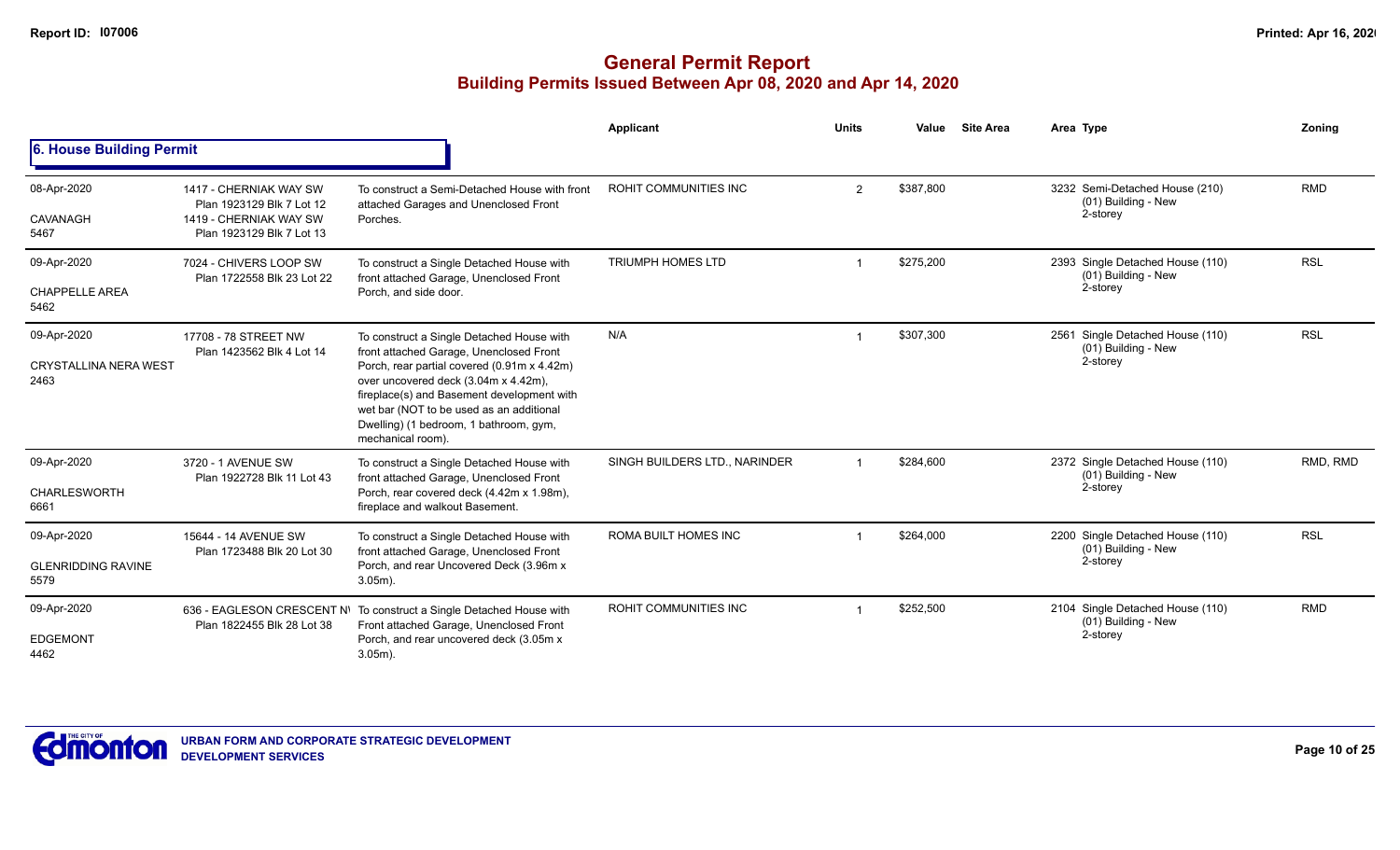|                             |                                                      |                                                                                              | Applicant                     | <b>Units</b>   | Value     | <b>Site Area</b> | Area Type                                                           | Zoning          |
|-----------------------------|------------------------------------------------------|----------------------------------------------------------------------------------------------|-------------------------------|----------------|-----------|------------------|---------------------------------------------------------------------|-----------------|
| 6. House Building Permit    |                                                      |                                                                                              |                               |                |           |                  |                                                                     |                 |
| 09-Apr-2020                 | 6615 - ELSTON COURT NW<br>Plan 1721675 Blk 4 Lot 19  | To construct a Single Detached House with<br>front attached Garage, fireplace and uncovered  | <b>DOLCE VITA HOMES</b>       |                | \$263,400 |                  | 2195 Single Detached House (110)<br>(01) Building - New<br>2-storey | <b>RSL</b>      |
| <b>EDGEMONT</b><br>4462     |                                                      | deck (3.66m x 3.35m) and Unenclosed Front<br>Porch.                                          |                               |                |           |                  |                                                                     |                 |
| 09-Apr-2020                 | 9652 - 229 STREET NW<br>Plan 2020593 Blk 18 Lot 158  | To construct a Semi-Detached House with front<br>attached Garages, Unenclosed Front Porches, | <b>ACTIVE HOMES LTD</b>       |                | \$398,400 |                  | 3320 Semi-Detached House (210)<br>(01) Building - New               | <b>RMD</b>      |
| <b>SECORD</b><br>4487       | 9654 - 229 STREET NW<br>Plan 2020593 Blk 18 Lot 159  | Secondary Suites, and side entrances.                                                        |                               |                |           |                  | 2-storey                                                            |                 |
| 14-Apr-2020                 | 1810 - ERKER WAY NW<br>Plan 1920341 Blk 2 Lot 8      | To construct a Single Detached House with<br>front attached Garage, Unenclosed Front Porch   | AKASH HOMES LTD               |                | \$241,600 |                  | 2013 Single Detached House (110)<br>(01) Building - New             | <b>RSL</b>      |
| <b>EDGEMONT</b><br>4462     |                                                      | and rear uncovered deck (4.27m x 2.44m).                                                     |                               |                |           |                  | 2-storey                                                            |                 |
| 14-Apr-2020                 | 8098 - KIRIAK LINK SW<br>Plan 1923234 Blk 14 Lot 97  | To construct a Single Detached House with rear<br>attached Garage, Unenclosed Front Porch,   | HAPPY PLANET ENERGY INC       | $\overline{2}$ | \$202,200 |                  | 1685 Single Detached House (110)<br>(01) Building - New             | <b>RPL</b>      |
| <b>KESWICK AREA</b><br>5576 |                                                      | balcony, and secondary suite (1 bedroom, 1<br>bathroom, kitchen, mechanical room).           |                               |                |           |                  | 2-storey                                                            |                 |
| 14-Apr-2020                 | 662 - FRASER VISTA NW<br>Plan 1920214 Blk 114 Lot 29 | To construct a Single Detached House with<br>front attached Garage, balcony (4.72 m x 1.52   | <b>GLOW STONE HOMES LTD</b>   |                | \$385,700 |                  | 3214 Single Detached House (110)<br>(01) Building - New             | RF <sub>1</sub> |
| <b>FRASER</b><br>2280       |                                                      | m), uncovered deck (4.11 m X 1.53 m) and<br>Unenclosed Front Porch.                          |                               |                |           |                  | 2-storey                                                            |                 |
| 14-Apr-2020                 | 22631 - 98 AVENUE NW                                 | To construct a Single Detached House with<br>Unenclosed Front Porch and Basement             | <b>CRIMSON COVE HOMES INC</b> |                | \$175,700 |                  | 1464 Single Detached House (110)<br>(01) Building - New             | <b>RPL</b>      |
| <b>SECORD</b><br>4487       | Plan 1920151 Blk 17 Lot 111                          | development (NOT to be used as an additional<br>Dwelling).                                   |                               |                |           | 2-storey         |                                                                     |                 |
| 14-Apr-2020                 | 4059 - KINSELLA WAY SW<br>Plan 1920220 Blk 3 Lot 13  | To construct a Single Detached House with<br>front attached Garage, Unenclosed Front Porch   | <b>COVENTRY HOMES INC</b>     | \$250,000      |           |                  | 2083 Single Detached House (110)<br>(01) Building - New             | <b>RMD</b>      |
| <b>KESWICK AREA</b><br>5576 |                                                      | and fireplace.                                                                               |                               |                |           |                  | 2-storey                                                            |                 |

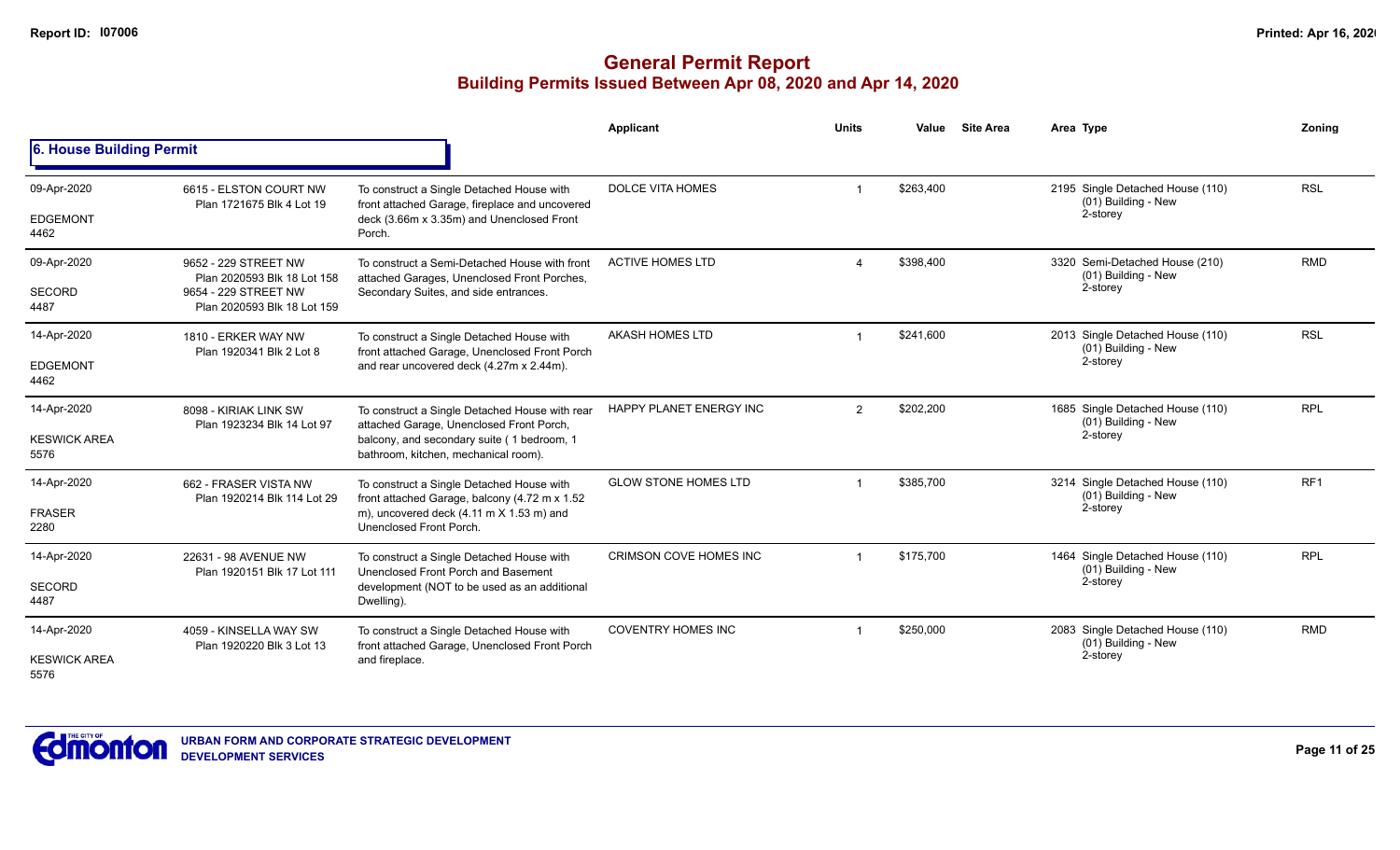|                              |                                                          |                                                                                                                                                   | Applicant                 | <b>Units</b>           | Value     | <b>Site Area</b> | Area Type                                                  | Zonina          |
|------------------------------|----------------------------------------------------------|---------------------------------------------------------------------------------------------------------------------------------------------------|---------------------------|------------------------|-----------|------------------|------------------------------------------------------------|-----------------|
| 6. House Building Permit     |                                                          |                                                                                                                                                   |                           |                        |           |                  |                                                            |                 |
| 14-Apr-2020                  | 640 - EAGLESON CRESCENT N\<br>Plan 1822455 Blk 28 Lot 36 | To construct a Single Detached House with<br>front attached Garage, Unenclosed Front                                                              | ROHIT COMMUNITIES INC     |                        | \$199,100 |                  | 1659 Single Detached House (110)<br>(01) Building - New    | <b>RMD</b>      |
| <b>EDGEMONT</b><br>4462      |                                                          | Porch, rear uncovered deck (2.44m x 7.32m),<br>walkout Basement and fireplace.                                                                    |                           |                        |           |                  | 2-storey                                                   |                 |
| 14-Apr-2020                  | 12019 - 174 AVENUE NW<br>Plan 1425124 Blk 102 Lot 52     | To construct a Single Detached House with<br>front attached Garage, Basement development                                                          | <b>COVENTRY HOMES INC</b> |                        | \$238,800 |                  | 1990 Single Detached House (110)<br>(01) Building - New    | <b>RSL</b>      |
| <b>RAPPERSWILL</b><br>3370   |                                                          | (NOT to be used as an additional Dwelling) (1<br>bedroom, 1 bathroom, mechanical room),<br>fireplace, veranda and Roof over patio/future<br>deck. |                           |                        |           | 2-storey         |                                                            |                 |
| 14-Apr-2020                  | 22935 - 95 AVENUE NW<br>Plan 1723271 Blk 18 Lot 86       | To construct a Single Detached House with<br>front attached Garage, Unenclosed Front                                                              | JAYMAN MASTERBUILT INC    |                        | \$271,300 |                  | Single Detached House (110)<br>2261<br>(01) Building - New | DC1             |
| <b>SECORD</b><br>4487        |                                                          | Porch, and solar photovoltaic system.                                                                                                             |                           |                        |           |                  | 2-storey                                                   |                 |
| 14-Apr-2020                  | 4623 - ALWOOD WAY SW<br>Plan 1823179 Blk 19 Lot 35       | To construct a Single Detached House with<br>Unenclosed Front Porch, rear uncovered deck                                                          | JAYMAN MASTERBUILT INC    |                        | \$194,000 |                  | 1617 Single Detached House (110)<br>(01) Building - New    | <b>RMD</b>      |
| <b>ALLARD</b><br>5458        |                                                          | (3.66m x 3.05m) and 6 panel solar photovoltaic<br>system.                                                                                         |                           |                        |           |                  | 2-storey                                                   |                 |
| 14-Apr-2020                  | 1917 - KROETSCH CRESCENT                                 | To construct a Single Detached House with<br>Unenclosed Front Porch, rear uncovered deck                                                          | JAYMAN MASTERBUILT INC    |                        | \$190,300 |                  | 1586 Single Detached House (110)<br>(01) Building - New    | <b>RMD</b>      |
| <b>KESWICK AREA</b><br>5576  | SW<br>Plan 1920225 Blk 8 Lot 25                          | (3.96m x 2.44m) and solar photovoltaic system.                                                                                                    |                           |                        |           |                  | 2-storey                                                   |                 |
| 4-Apr-2020                   | 20695 - 94 AVENUE NW<br>Plan 1823471 Blk 36 Lot 131      | To construct a Semi-Detached House with front<br>attached Garages, Unenclosed Front Porches,                                                      | LINCOLNBERG HOMES LTD     | $\boldsymbol{\Lambda}$ | \$328,100 |                  | 2734 Semi-Detached House (210)<br>(01) Building - New      | RF <sub>5</sub> |
| <b>WEBBER GREENS</b><br>4740 | 20699 - 94 AVENUE NW<br>Plan 1823471 Blk 36 Lot 132      | side doors, and to develop Secondary Suites in<br>the Basements.                                                                                  |                           |                        |           |                  | 2-storey                                                   |                 |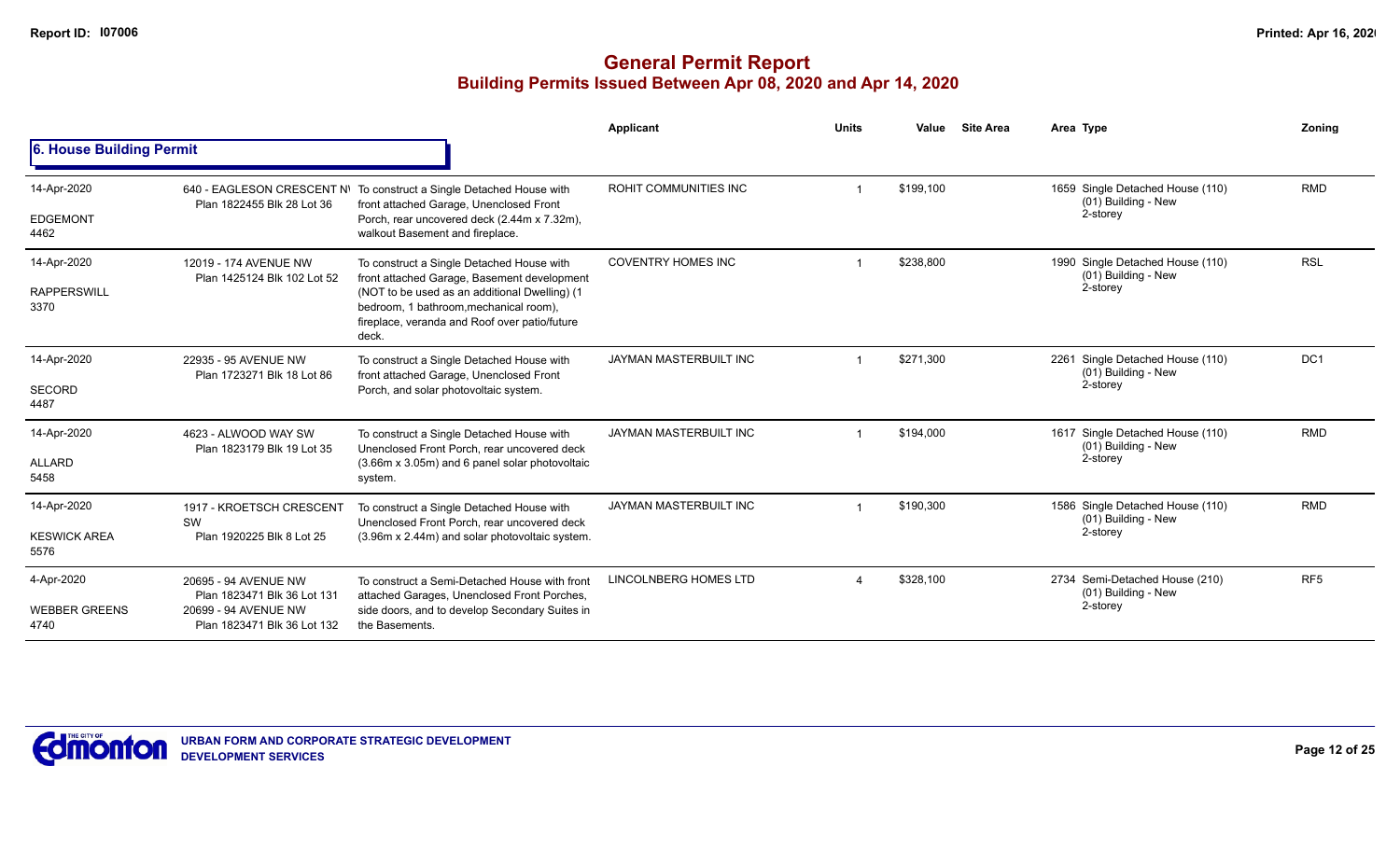### **General Permit Report Building Permits Issued Between Apr 08, 2020 and Apr 14, 2020**

|                                                            |                                                     |                                                                                                                                                                                                                                                   | Applicant                                            | <b>Units</b>  | Value     | <b>Site Area</b> | Area Type                                                           | Zoning          |
|------------------------------------------------------------|-----------------------------------------------------|---------------------------------------------------------------------------------------------------------------------------------------------------------------------------------------------------------------------------------------------------|------------------------------------------------------|---------------|-----------|------------------|---------------------------------------------------------------------|-----------------|
| 6. House Building Permit                                   |                                                     |                                                                                                                                                                                                                                                   |                                                      |               |           |                  |                                                                     |                 |
| 14-Apr-2020<br><b>GROVENOR</b><br>3210                     | 14715 - 104 AVENUE NW<br>Plan 3426HW Blk 8 Lot 21   | To construct a Single Detached House with<br>balcony, fireplace, secondary suite(s) 2<br>Bedrooms, 1 Bathroom, 1 Kitchen, 1 Living<br>Room, 1 Mech Room, solar photovoltaic system,<br>uncovered deck (5.79m x 3.05m), Unenclosed<br>Front Porch. | MIDWEST DEVELOPMENTS                                 | $\mathcal{P}$ | \$220,700 |                  | 1839 Single Detached House (110)<br>(01) Building - New<br>2-storey | RF3             |
| 14-Apr-2020<br>THE ORCHARDS AT<br><b>ELLERSLIE</b><br>6216 | SW<br>Plan 1822463 Blk 18 Lot 30                    | 2928 - CHOKECHERRY COMMO To construct a Single Detached House with<br>veranda.                                                                                                                                                                    | DAYTONA HOMES INC                                    |               | \$204,800 |                  | 1707 Single Detached House (110)<br>(01) Building - New<br>2-storey | <b>RMD</b>      |
| 14-Apr-2020<br><b>GRIESBACH</b><br>3111                    | <b>NW</b><br>Plan 1822264 Blk 26 Lot 23             | 6213 - HAMPTON GRAY AVENUE To construct a Single Detached House with<br>Unenclosed Front Porch, fireplace and rear<br>uncovered deck (3.05m x 3.05m).                                                                                             | <b>COVENTRY HOMES INC</b>                            |               | \$210,400 |                  | 1753 Single Detached House (110)<br>(01) Building - New             | <b>GLG</b>      |
| 14-Apr-2020<br><b>CHAPPELLE AREA</b><br>5462               | 4714 - CHARLES BAY SW<br>Plan 1820476 Blk 27 Lot 27 | To construct a Single Detached House with<br>front attached Garage, Unenclosed Front<br>Porch, rear uncovered deck (4.57m x 3.05m),<br>fireplace and side door.                                                                                   | 1719502 ALBERTA LTD, O/A ALTA<br><b>CUSTOM HOMES</b> |               | \$289,800 |                  | 2415 Single Detached House (110)<br>(01) Building - New<br>2-storey | <b>RSL</b>      |
| <b>Accessory Building Combo Permit</b>                     |                                                     |                                                                                                                                                                                                                                                   |                                                      |               |           |                  |                                                                     |                 |
| 09-Apr-2020<br><b>RIVERDALE</b><br>1210                    | 10227 - 90 STREET NW<br>Plan 1820589 Blk 2 Lot 22A  | To construct an Accessory Building (detached<br>Garage, 7.16m x 5.79m).                                                                                                                                                                           | <b>O.L. ENTERPRISES LTD</b>                          | $\Omega$      | \$5,100   | 347.2            | Detached Garage (010)<br>$(01)$ New                                 | RF <sub>2</sub> |

**Home Improvement Permit**

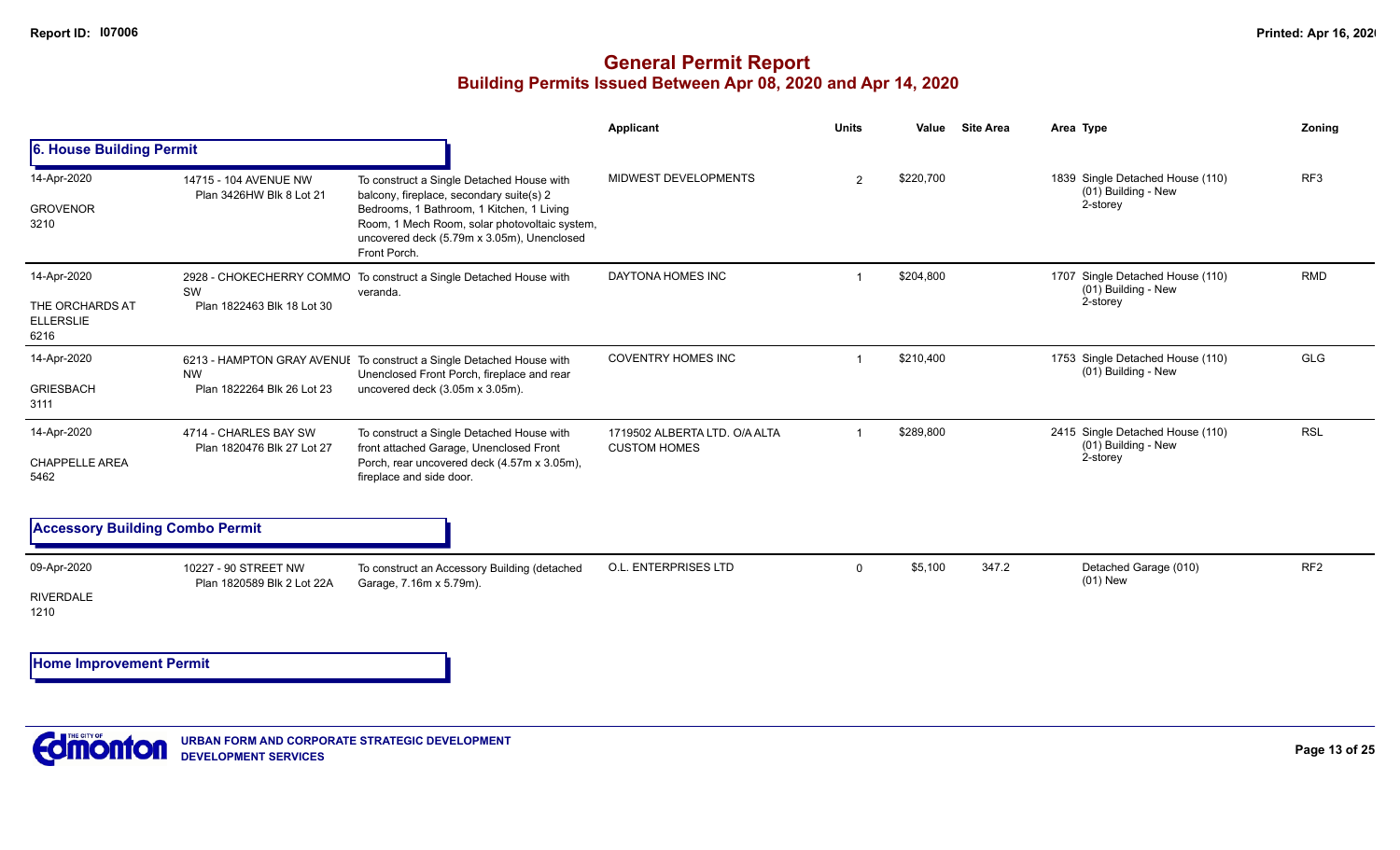|                                          |                                                    |                                                                                                                                                                                                                                                                                                                                                                                                                                                            | Applicant                      | <b>Units</b>   | Value    | <b>Site Area</b> | Area Type                                                            | Zoning          |
|------------------------------------------|----------------------------------------------------|------------------------------------------------------------------------------------------------------------------------------------------------------------------------------------------------------------------------------------------------------------------------------------------------------------------------------------------------------------------------------------------------------------------------------------------------------------|--------------------------------|----------------|----------|------------------|----------------------------------------------------------------------|-----------------|
| <b>Home Improvement Permit</b>           |                                                    |                                                                                                                                                                                                                                                                                                                                                                                                                                                            |                                |                |          |                  |                                                                      |                 |
| 08-Apr-2020<br><b>HIGHLANDS</b><br>2330  | 11157 - 53 STREET NW<br>Plan 6184AS Blk 3 Lot 21   | To construct a side uncovered deck to a Single<br>Detached House (2.90m x 1.49m @ 1.05m in<br>Height), existing without permits.                                                                                                                                                                                                                                                                                                                           | N/A                            | 0              | \$1,100  |                  | 4 Single Detached House (110)<br>(03) Deck Attached                  | RF <sub>1</sub> |
| 09-Apr-2020<br><b>SECORD</b><br>4487     | 22423 - 96 AVENUE NW<br>Plan 1723645 Blk 6 Lot 149 | To develop a Secondary Suite in the Basement<br>of a Single Detached House (1 bedroom,<br>bathroom, Living area/kitchen and furnace<br>room)                                                                                                                                                                                                                                                                                                               | CDR CONSTRUCTION SERVICES INC. | $\overline{1}$ | \$43,000 |                  | 60 Single Detached House (110)<br>(07) Add Suites to Single Dwelling | <b>RMD</b>      |
| 14-Apr-2020<br><b>DOVERCOURT</b><br>3170 | 13932 - 118 AVENUE NW<br>Plan 5844HW Blk 18 Lot 92 | To construct an Accessory Building (detached<br>Garage, 6.70m x 6.70m).                                                                                                                                                                                                                                                                                                                                                                                    | N/A                            | 0              | \$7,500  |                  | 45 Detached Garage (010)<br>(01) Building - New                      | RF <sub>1</sub> |
| 08-Apr-2020<br><b>CRESTWOOD</b><br>3140  | 9715 - 148 STREET NW<br>Plan 1821056 Blk 84 Lot 4A | To construct side additions to a Single Detached<br>House (enlarge left and right side cantilevers),<br>existing without permits.                                                                                                                                                                                                                                                                                                                          | INNOVA CUSTOM HOMES LTD        | $\mathbf 0$    | \$500    |                  | Single Detached House (110)<br>(02) Addition                         | RF1             |
| 08-Apr-2020<br><b>GOLD BAR</b><br>6270   | 4712 - 103 AVENUE NW<br>Plan 4022KS Blk 85 Lot 42  | To construct an addition to a Single Detached<br>House (main floor front addition) to construct<br>interior alterations (Basement development,<br>NOT to be used as an additional Dwelling) and<br>to construct exterior alterations (new<br>windows, new siding (stucco to vinyl and<br>stone)).<br>(Basement development: 1 Bedroom, 1<br>Washroom, 1 Storage, 1 Rumpus room, 1<br>Laundry room, 1 Hallway, 1 Electrical room, and<br>1 Mechanical room) | N/A                            | 0              | \$30,000 |                  | Single Detached House (110)<br>(02) Addition                         | RF <sub>1</sub> |

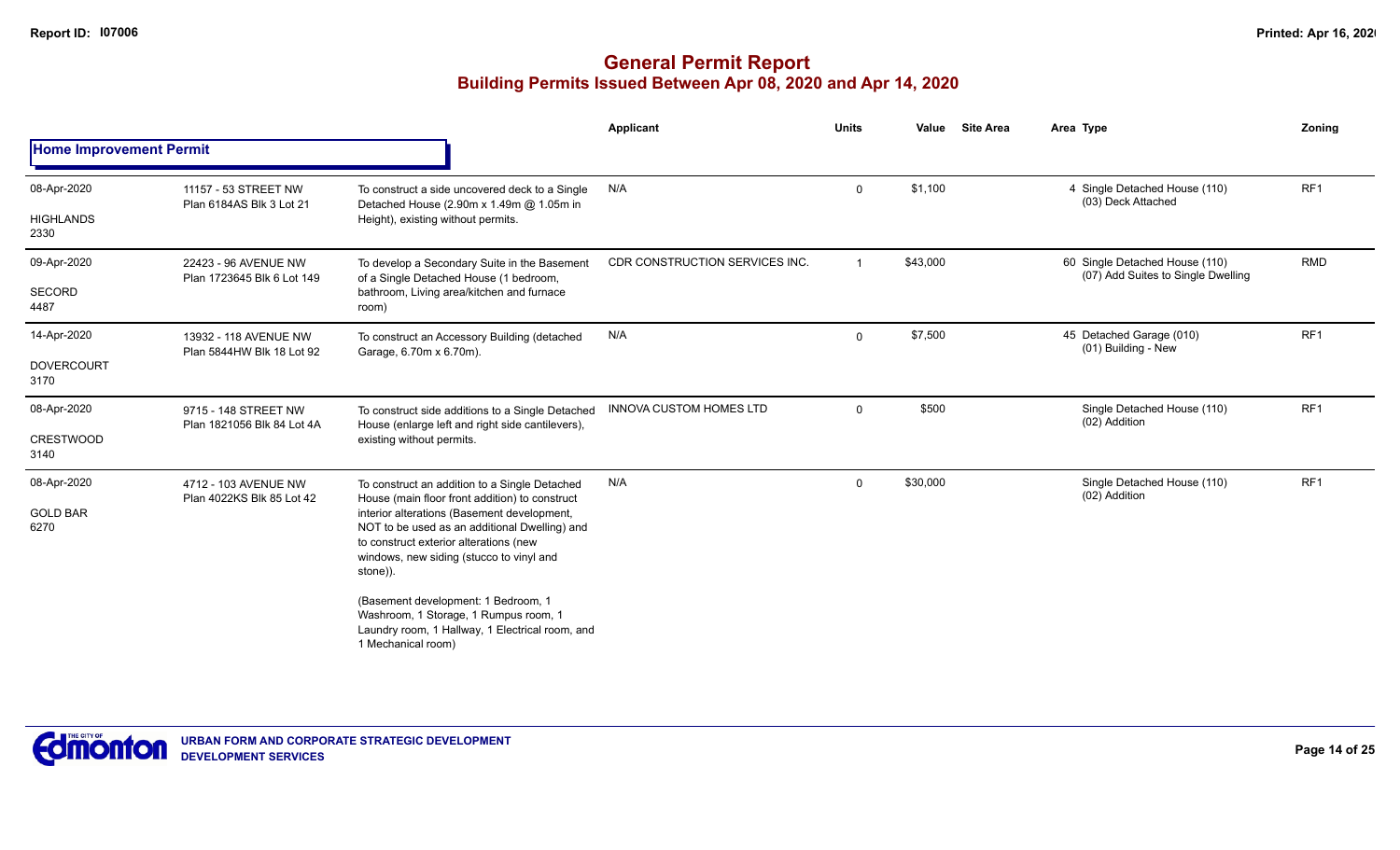|                                          |                                                   |                                                                                                                                                                                                                                                                                                    | Applicant | <b>Units</b> | <b>Site Area</b><br>Value | Area Type                                                | Zoning          |
|------------------------------------------|---------------------------------------------------|----------------------------------------------------------------------------------------------------------------------------------------------------------------------------------------------------------------------------------------------------------------------------------------------------|-----------|--------------|---------------------------|----------------------------------------------------------|-----------------|
| <b>Home Improvement Permit</b>           |                                                   |                                                                                                                                                                                                                                                                                                    |           |              |                           |                                                          |                 |
| 08-Apr-2020<br><b>GOLD BAR</b><br>6270   | 4712 - 103 AVENUE NW<br>Plan 4022KS Blk 85 Lot 42 | To construct an addition to a Single Detached<br>House (main floor front addition) to construct<br>interior alterations (Basement development,<br>NOT to be used as an additional Dwelling) and<br>to construct exterior alterations (new<br>windows, new siding (stucco to vinyl and<br>stone)).  | N/A       | $\mathbf 0$  |                           | Single Detached House (110)<br>(03) Exterior Alterations | RF1             |
|                                          |                                                   | (Basement development: 1 Bedroom, 1<br>Washroom, 1 Storage, 1 Rumpus room, 1<br>Laundry room, 1 Hallway, 1 Electrical room, and<br>1 Mechanical room)                                                                                                                                              |           |              |                           |                                                          |                 |
| 08-Apr-2020<br><b>GOLD BAR</b><br>6270   | 4712 - 103 AVENUE NW<br>Plan 4022KS Blk 85 Lot 42 | To construct an addition to a Single Detached<br>House (main floor front addition) to construct<br>interior alterations (Basement development,<br>NOT to be used as an additional Dwelling) and<br>to construct exterior alterations (new<br>windows, new siding (stucco to vinyl and<br>stone)).  | N/A       | $\mathbf 0$  |                           | Single Detached House (110)<br>(03) Interior Alterations | RF <sub>1</sub> |
|                                          |                                                   | (Basement development: 1 Bedroom, 1<br>Washroom, 1 Storage, 1 Rumpus room, 1<br>Laundry room, 1 Hallway, 1 Electrical room, and<br>1 Mechanical room)                                                                                                                                              |           |              |                           |                                                          |                 |
| 14-Apr-2020<br><b>GREENFIELD</b><br>5220 | 3711 - 117 STREET NW<br>Plan 3614NY Blk 58 Lot 35 | To construct interior and exterior alterations to a N/A<br>Single Detached house (Basement<br>development, NOT to be used as an additional<br>Dwelling, add, remove and enlarge windows<br>on main floor and basement, raising the front<br>and rear entrance locations & kitchen<br>renovations). |           | $\mathbf 0$  |                           | Single Detached House (110)<br>(03) Exterior Alterations | RF <sub>1</sub> |

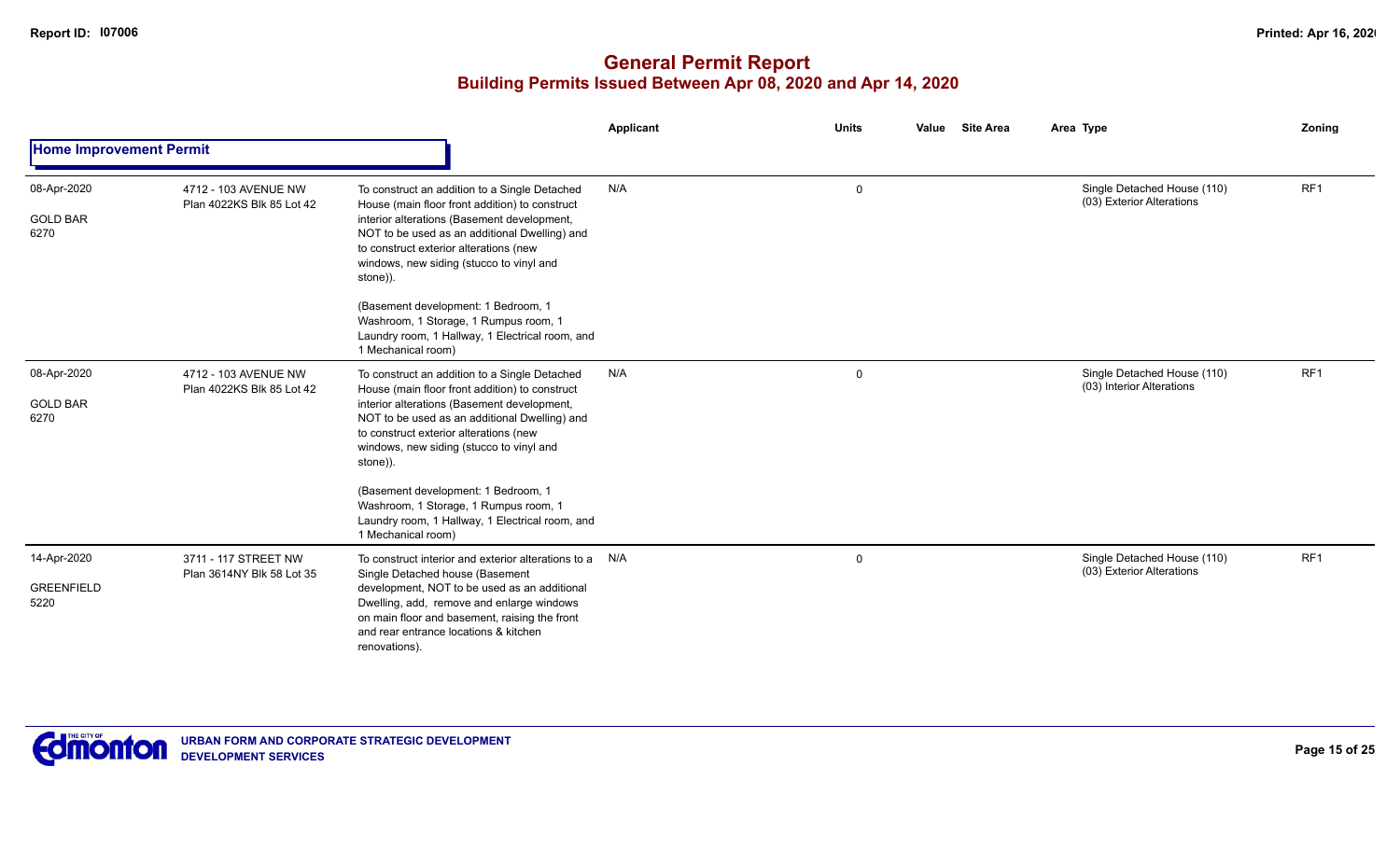|                                               |                                                     |                                                                                                                                                                                                                                                                                                                                                           | <b>Applicant</b>                 | <b>Units</b> | <b>Site Area</b><br>Value | Area Type                                                             | Zoning          |
|-----------------------------------------------|-----------------------------------------------------|-----------------------------------------------------------------------------------------------------------------------------------------------------------------------------------------------------------------------------------------------------------------------------------------------------------------------------------------------------------|----------------------------------|--------------|---------------------------|-----------------------------------------------------------------------|-----------------|
| <b>Home Improvement Permit</b>                |                                                     |                                                                                                                                                                                                                                                                                                                                                           |                                  |              |                           |                                                                       |                 |
| 14-Apr-2020<br><b>GREENFIELD</b><br>5220      | 3711 - 117 STREET NW<br>Plan 3614NY Blk 58 Lot 35   | To construct interior and exterior alterations to a N/A<br>Single Detached house (Basement<br>development, NOT to be used as an additional<br>Dwelling, add, remove and enlarge windows<br>on main floor and basement, raising the front<br>and rear entrance locations & kitchen<br>renovations).                                                        |                                  | 0            |                           | Single Detached House (110)<br>(03) Interior Alterations              | RF <sub>1</sub> |
| 09-Apr-2020<br><b>GLENORA</b><br>3200         | 13732 - 101 AVENUE NW<br>Plan 2461HW Blk 128 Lot 12 | To demolish a Single Detached House and<br>detached Garage.                                                                                                                                                                                                                                                                                               | INNOVATION PLUS DEVELOPMENTS LTI | $\Omega$     | \$3,400                   | Detached Garage(010)<br>(99) Demolition                               | RF <sub>1</sub> |
| 09-Apr-2020<br><b>GLENORA</b><br>3200         | 13732 - 101 AVENUE NW<br>Plan 2461HW Blk 128 Lot 12 | To demolish a Single Detached House and<br>detached Garage.                                                                                                                                                                                                                                                                                               | INNOVATION PLUS DEVELOPMENTS LTI | $-1$         | \$6,500                   | Single Detached House (110)<br>(99) Demolition                        | RF <sub>1</sub> |
| 08-Apr-2020<br><b>MCCONACHIE AREA</b><br>2521 | 17923 - 60 STREET NW<br>Plan 1623830 Blk 21 Lot 29  | To construct an Accessory Building (detached<br>Garage, 6.1m x 6.71m).                                                                                                                                                                                                                                                                                    | N/A                              | 0            | \$6,800                   | 41 Detached Garage (010)<br>(01) Building - New                       | <b>RPL</b>      |
| 08-Apr-2020<br><b>AVONMORE</b><br>6020        | 7812 - ARGYLL ROAD NW<br>Plan 1752KS Blk 8 Lot 38   | To develop a Secondary Suite in the Basement<br>(New Suite) and to construct exterior<br>alterations to a Single Detached House<br>(enlarging 2 Basement windows on the left<br>elevation, and one Basement window on the<br>right elevation).<br>(Secondary Suite: 3 Bedrooms, 1 Washroom, 1<br>Storage, 1 Laundry, 1 Kitchen, and 1<br>Mechanical room) | N/A                              | $\mathbf 1$  | \$45,000                  | 954 Single Detached House (110)<br>(07) Add Suites to Single Dwelling | RF <sub>1</sub> |

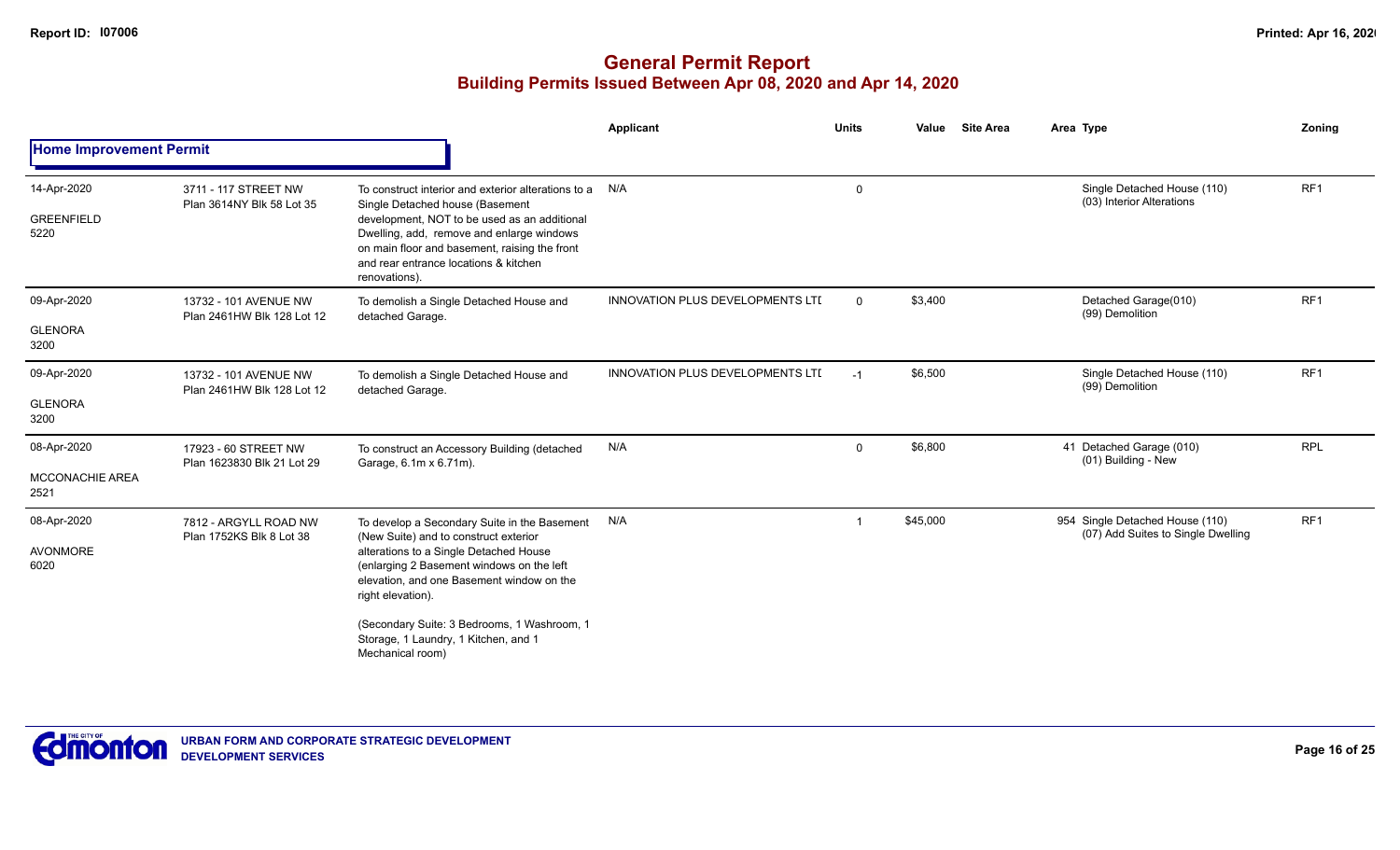|                                                            |                                                     |                                                                                                                                                                                                                         | Applicant                               | <b>Units</b> | Value    | <b>Site Area</b> | Area Type                                                | Zonina          |
|------------------------------------------------------------|-----------------------------------------------------|-------------------------------------------------------------------------------------------------------------------------------------------------------------------------------------------------------------------------|-----------------------------------------|--------------|----------|------------------|----------------------------------------------------------|-----------------|
| <b>Home Improvement Permit</b>                             |                                                     |                                                                                                                                                                                                                         |                                         |              |          |                  |                                                          |                 |
| 09-Apr-2020<br>THE ORCHARDS AT<br><b>ELLERSLIE</b><br>6216 | 9368 - PEAR LINK SW<br>Plan 1822610 Blk 2 Lot 28    | To construct an Accessory Building (mutual<br>detached Garage, 12.2m x 6.1m).                                                                                                                                           | <b>GREAT CANADIAN HOMES LTD</b>         | $\mathbf 0$  | \$12,400 |                  | 74 Detached Garage (010)<br>(01) Building - New          | RF4, RF4        |
| 09-Apr-2020<br><b>HIGH PARK</b><br>4200                    | 10727 - 155 STREET NW<br>Plan 794HW Blk 13 Lot 6    | To demolish a Single Detached House.                                                                                                                                                                                    | <b>TECH VIEW HOMES LTD</b>              | $-1$         | \$6,700  |                  | Single Detached House (110)<br>(99) Demolition           | RF <sub>1</sub> |
| 08-Apr-2020<br><b>PARKVIEW</b><br>3330                     | 9024 - 146 STREET NW<br>Plan 1125KS Blk 5 Lot 36    | To construct exterior alterations to a Single<br>Detached House (new front exterior door) and<br>to construct interior alterations to a Single<br>Detached House (wall removal, kitchen/living<br>room).                | N/A                                     | $\mathbf 0$  |          |                  | Single Detached House (110)<br>(03) Exterior Alterations | RF1             |
| 14-Apr-2020<br>MAPLE<br>6441                               | 3944 - 3 STREET NW<br>Plan 1822333 Blk 14 Lot 61    | To construct an Accessory Building (rear<br>detached Garage, 6.71m x 7.32m).                                                                                                                                            | <b>LANDMARK LEGACY HOMES INC</b>        | $\Omega$     | \$87,900 |                  | 528 Detached Garage (010)<br>(01) Building - New         | <b>RMD</b>      |
| 09-Apr-2020<br><b>PAISLEY</b><br>5469                      | 556 - PATERSON WAY SW<br>Plan 1821022 Blk 15 Lot 14 | To construct an Accessory Building (detached<br>Garage (6.10m x 6.71m)).                                                                                                                                                | <b>BROOKFIELD RESIDENTIAL PROPERTIE</b> | $\Omega$     | \$6,800  |                  | 41 Detached Garage (010)<br>(01) Building - New          | <b>HVLD</b>     |
| 08-Apr-2020<br><b>WINDSOR PARK</b><br>5580                 | 11606 - 89 AVENUE NW<br>Plan 1252AH Blk 27 Lot 1    | To install a Renewable Energy Device to a<br>Single Detached House and Garden Suite (26<br>Solar photovoltaic (PV) panels on Single<br>Detached House roof, 24 Solar photovoltaic<br>(PV) panels on Garden Suite roof). | KUBY RENEWABLE ENERGY LTD               | $\Omega$     | \$0      |                  | Single Detached House (110)<br>(03) Exterior Alterations | RF1             |
| 09-Apr-2020<br><b>HOLYROOD</b><br>6310                     | 9247 - 77 STREET NW<br>Plan 5184HW Blk 21 Lot 36    | To demolish a Single Detached House.                                                                                                                                                                                    | <b>JUSTIN GRAY HOMES LTD</b>            | $-1$         | \$6,700  |                  | Single Detached House (110)<br>(99) Demolition           | RF <sub>1</sub> |

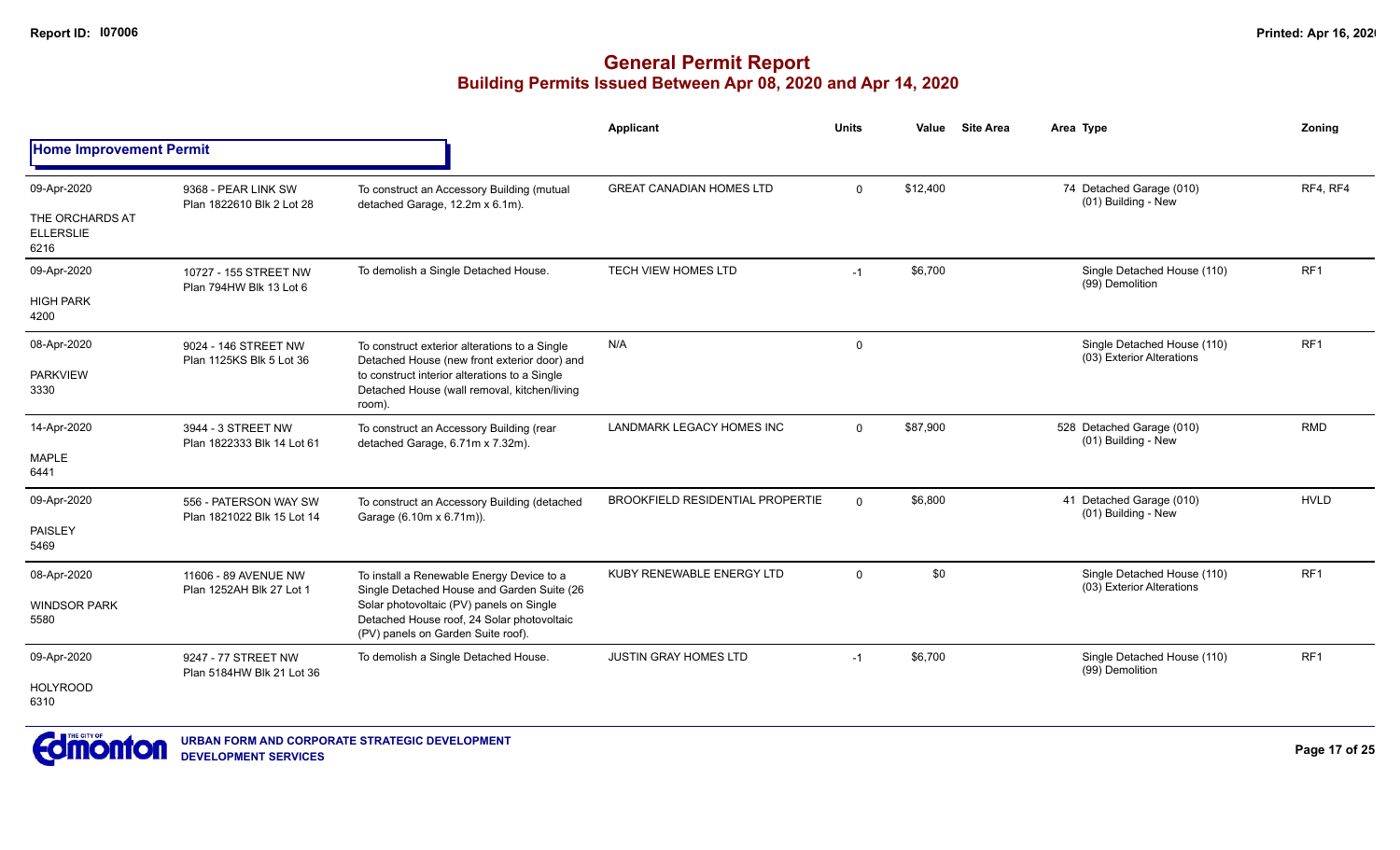|                                             |                                                    |                                                                                                                                                                                                                                                                            | Applicant                 | <b>Units</b> | Value    | <b>Site Area</b> | Area Type                                                            | Zoning          |
|---------------------------------------------|----------------------------------------------------|----------------------------------------------------------------------------------------------------------------------------------------------------------------------------------------------------------------------------------------------------------------------------|---------------------------|--------------|----------|------------------|----------------------------------------------------------------------|-----------------|
| <b>Home Improvement Permit</b>              |                                                    |                                                                                                                                                                                                                                                                            |                           |              |          |                  |                                                                      |                 |
| 08-Apr-2020<br><b>STRATHEARN</b><br>6710    | 8615 - 95 AVENUE NW<br>Plan 2947HW Blk 1 Lot 3     | To develop a Secondary Suite in the Basement<br>of a Single Detached House and to construct<br>interior alterations (to cut out a non load-bearing<br>wall, separating the main floor and Secondary<br>Suite). 2 bedroom, 1 bathroom, furnace room,<br>kitchen/living area | N/A                       | $\mathbf 0$  |          |                  | Single Detached House (110)<br>(03) Interior Alterations             | RF <sub>1</sub> |
| 08-Apr-2020<br><b>STRATHEARN</b><br>6710    | 8615 - 95 AVENUE NW<br>Plan 2947HW Blk 1 Lot 3     | To develop a Secondary Suite in the Basement<br>of a Single Detached House and to construct<br>interior alterations (to cut out a non load-bearing<br>wall, separating the main floor and Secondary<br>Suite). 2 bedroom, 1 bathroom, furnace room,<br>kitchen/living area | N/A                       |              | \$45,000 |                  | 70 Single Detached House (110)<br>(07) Add Suites to Single Dwelling | RF <sub>1</sub> |
| 08-Apr-2020<br><b>WEBBER GREENS</b><br>4740 | 20906 - 95 AVENUE NW<br>Plan 1624038 Blk 48 Lot 17 | To construct a rear uncovered deck to a<br>Row-House (Lot 17) (3.66m x 4.57m @1.1m in<br>Height).                                                                                                                                                                          | N/A                       | $\Omega$     | \$4,300  |                  | 17 Row House (330)<br>(03) Deck Attached                             | RF <sub>5</sub> |
| 08-Apr-2020<br><b>MCKERNAN</b><br>5290      | 11137 - 73 AVENUE NW<br>Plan 1366HW Blk 9 Lot 9    | To install a Renewable Energy Device On a<br>House (18 Solar PhotoVoltaic (PV) Panel(s) on<br>the Roof).                                                                                                                                                                   | KUBY RENEWABLE ENERGY LTD | $\mathbf{0}$ | \$0      |                  | Single Detached House (110)<br>(03) Exterior Alterations             | RF <sub>1</sub> |
| 09-Apr-2020<br><b>WALKER</b><br>6662        | 2150 - 57 STREET SW<br>Plan 1520049 Blk 7 Lot 21   | To construct a rear uncovered deck to a Single<br>Detached House (3.16m x 4.58m @ 1.63m in<br>Height).                                                                                                                                                                     | N/A                       | $\Omega$     | \$3,700  |                  | 14 Single Detached House (110)<br>(03) Deck Attached                 | RSL, RSL        |
| 08-Apr-2020<br><b>LAUREL</b><br>6444        | 3023 - 16 AVENUE NW<br>Plan 1320681 Blk 9 Lot 14   | To install a Renewable Energy Device On a<br>Row House (12 Solar PhotoVoltaic (PV)<br>Panel(s) on the Roof).                                                                                                                                                               | <b>VIRTUOSO ENERGY</b>    | $\mathbf 0$  | \$0      |                  | Row House (330)<br>(03) Exterior Alterations                         | <b>UCRH</b>     |

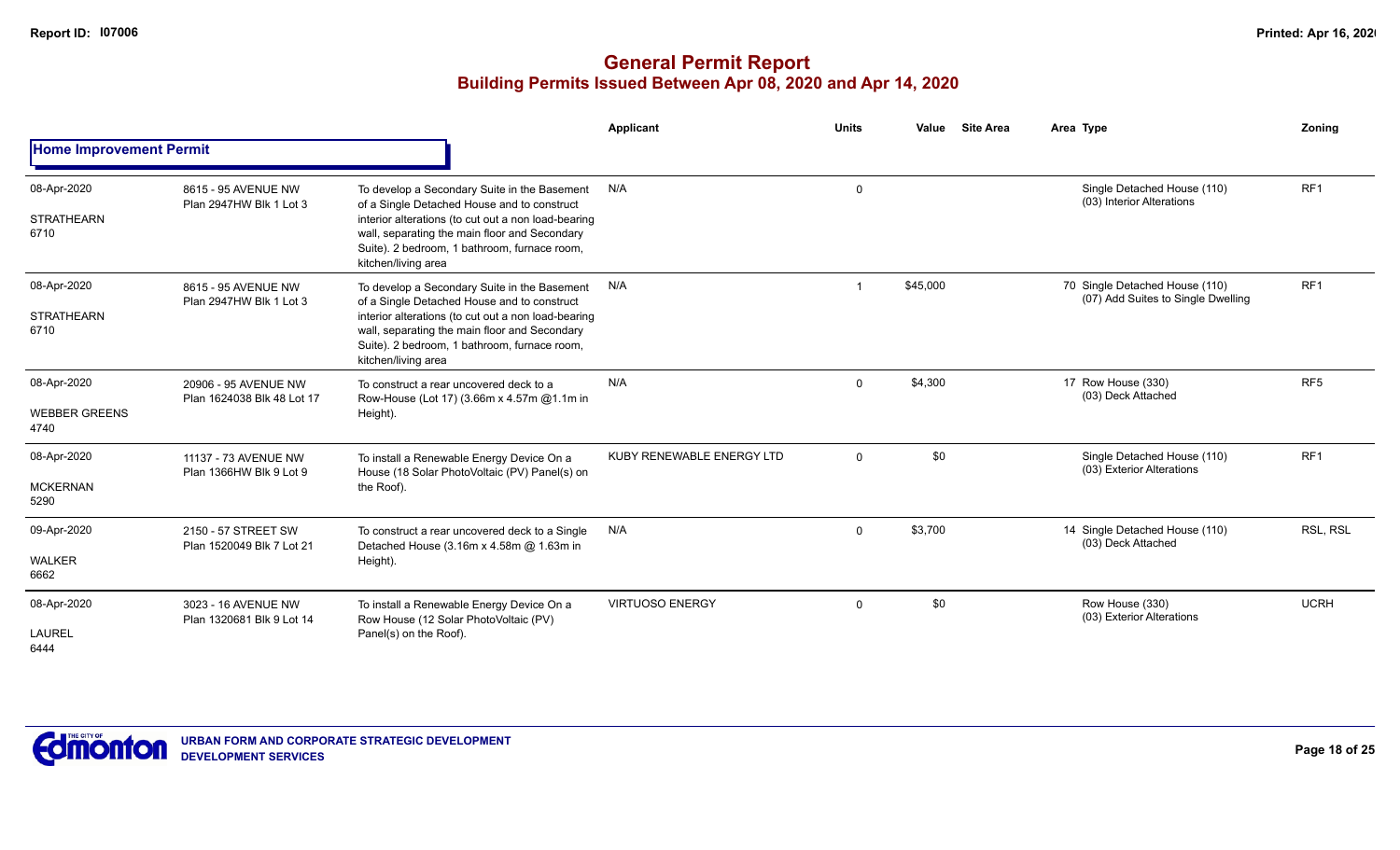|                                            |                                                   |                                                                                                                                                                                                                                                                                                                                            | Applicant                    | <b>Units</b> | Value    | <b>Site Area</b> | Area Type                                                         | Zoning          |
|--------------------------------------------|---------------------------------------------------|--------------------------------------------------------------------------------------------------------------------------------------------------------------------------------------------------------------------------------------------------------------------------------------------------------------------------------------------|------------------------------|--------------|----------|------------------|-------------------------------------------------------------------|-----------------|
| <b>Home Improvement Permit</b>             |                                                   |                                                                                                                                                                                                                                                                                                                                            |                              |              |          |                  |                                                                   |                 |
| 08-Apr-2020<br><b>RAPPERSWILL</b><br>3370  | Plan 1324798 Blk 102 Lot 28                       | 171 - RAPPERSWILL DRIVE NW To construct interior alterations to a Single<br>Detached House (Basement development, NOT<br>to be used as an additional Dwelling) (1<br>bedroom, 1 bathroom, mechanical room).                                                                                                                                | STERLING HOMES EDMONTON LTD. | $\Omega$     | \$36,800 |                  | Single Detached House (110)<br>(03) Interior Alterations          | <b>RSL</b>      |
| 14-Apr-2020<br><b>WINDSOR PARK</b><br>5580 | <b>NW</b><br>Plan 2212HW Blk 1 Lot 1A             | 11807 - SASKATCHEWAN DRIVE To construct interior and exterior alterations to a<br>Single Detached House (interior layout<br>changes, windows and facade changes,<br>relocate wood fire place, new gas fireplace).                                                                                                                          | <b>HABITAT STUDIO</b>        | $\Omega$     |          |                  | Single Detached House (110)<br>(03) Exterior Alterations          | RF <sub>1</sub> |
| 14-Apr-2020<br><b>WINDSOR PARK</b><br>5580 | <b>NW</b><br>Plan 2212HW Blk 1 Lot 1A             | 11807 - SASKATCHEWAN DRIVE To construct interior and exterior alterations to a<br>Single Detached House (interior layout<br>changes, windows and facade changes,<br>relocate wood fire place, new gas fireplace).                                                                                                                          | <b>HABITAT STUDIO</b>        | $\Omega$     |          |                  | Single Detached House (110)<br>(03) Interior Alterations          | RF <sub>1</sub> |
| 08-Apr-2020<br><b>MALMO PLAINS</b><br>5280 | 4819 - 111A STREET NW<br>Plan 5397MC Blk 1 Lot 61 | To develop a Secondary Suite in the Basement (<br>2 bedrooms, 1 bathroom, mechanical room,<br>kitchen) and to construct exterior alterations<br>(cladding changes, rear exterior stairwell to the<br>suite, altering rear patio doors, enlarging a<br>basement window, and adding a new<br>basement window) to a Single Detached<br>House. | MORHART DEVELOPMENT LTD      | -1           | \$5,000  |                  | Single Detached House (110)<br>(07) Add Suites to Single Dwelling | RF <sub>1</sub> |
| 08-Apr-2020<br><b>MALMO PLAINS</b><br>5280 | 4819 - 111A STREET NW<br>Plan 5397MC Blk 1 Lot 61 | To develop a Secondary Suite in the Basement (<br>2 bedrooms, 1 bathroom, mechanical room,<br>kitchen) and to construct exterior alterations<br>(cladding changes, rear exterior stairwell to the<br>suite, altering rear patio doors, enlarging a<br>basement window, and adding a new<br>basement window) to a Single Detached<br>House. | MORHART DEVELOPMENT LTD      | $\Omega$     |          |                  | Single Detached House (110)<br>(03) Exterior Alterations          | RF <sub>1</sub> |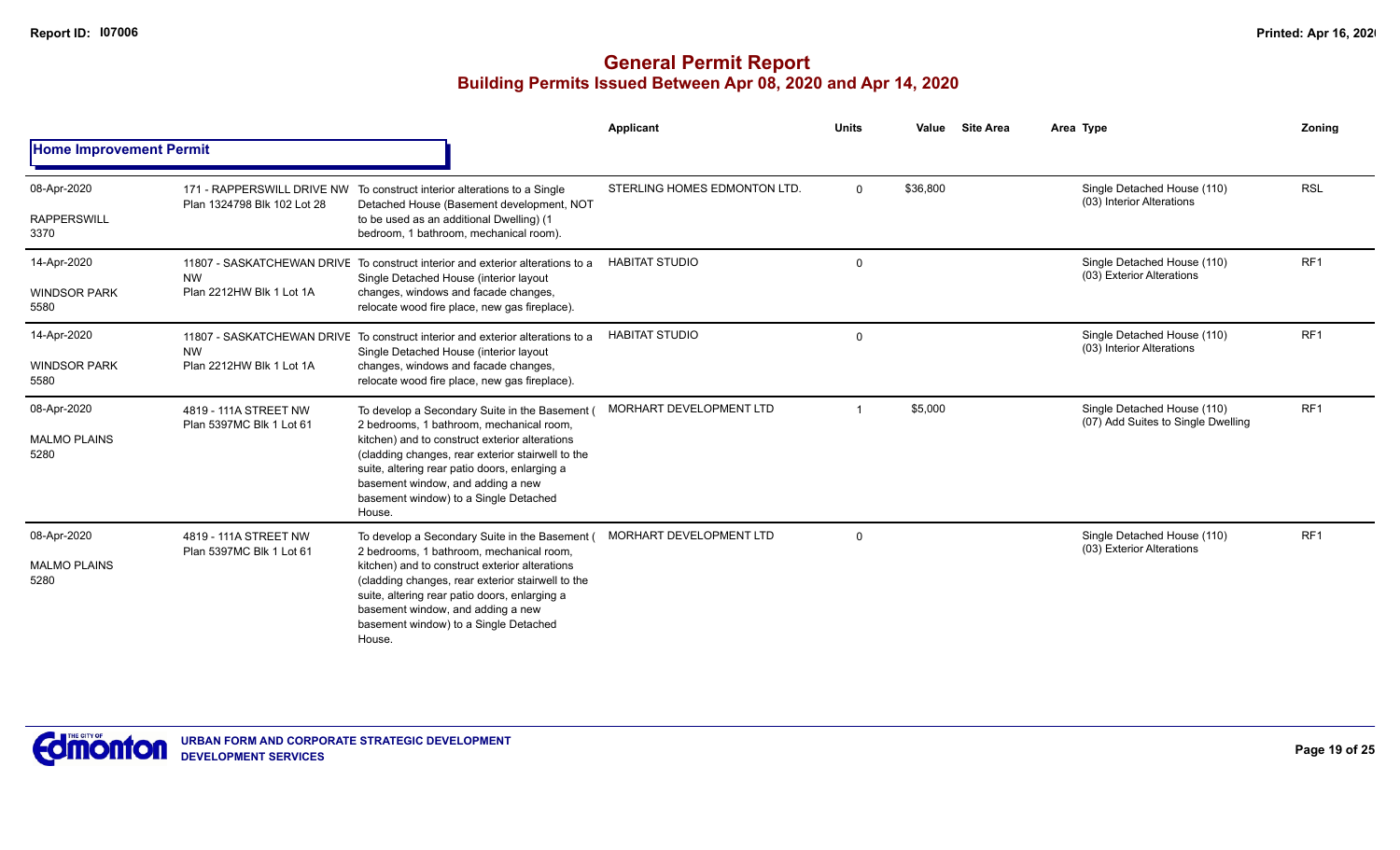|                                                    |                                                     |                                                                                                                                                                                                                                   | Applicant                                   | <b>Units</b> | <b>Site Area</b><br>Value | Area Type                                                            | Zoning          |
|----------------------------------------------------|-----------------------------------------------------|-----------------------------------------------------------------------------------------------------------------------------------------------------------------------------------------------------------------------------------|---------------------------------------------|--------------|---------------------------|----------------------------------------------------------------------|-----------------|
| <b>Home Improvement Permit</b>                     |                                                     |                                                                                                                                                                                                                                   |                                             |              |                           |                                                                      |                 |
| 08-Apr-2020<br><b>BRITANNIA YOUNGSTOWN</b><br>4060 | 10230 - 161 STREET NW<br>Plan 1821373 Blk 9 Lot 5B  | To construct exterior alterations and a rear<br>uncovered deck to a Single Detached House<br>(facade changes, window changes, increase<br>main floor height, deck; 5.15m x 3.20m @ 1.00m<br>in Height), existing without permits. | 1981270 ALBERTA LTD                         | $\Omega$     |                           | Single Detached House (110)<br>(03) Exterior Alterations             | RF4             |
| 08-Apr-2020<br><b>BALWIN</b><br>2020               | 7927 - 128A AVENUE NW<br>Plan 5964KS Blk 3 Lot 10   | To construct an Accessory Building (shed,<br>2.46m x 4.9m), existing without permits.                                                                                                                                             | <b>PERMIT MASTERS</b>                       | $\Omega$     | \$400                     | 12 Shed (040)<br>(01) Building - New                                 | RF <sub>1</sub> |
| 08-Apr-2020<br><b>MCCONACHIE AREA</b><br>2521      | 17665 - 60A STREET NW<br>Plan 1421109 Blk 16 Lot 49 | To construct a rear uncovered deck (3.70m x<br>1.32m @ 1.29m in Height) to a Single Detached<br>House.                                                                                                                            | <b>GEODETIC SURVEYS &amp; ENGINEERING L</b> | $\Omega$     | \$1,300                   | 5 Single Detached House (110)<br>(03) Deck Attached                  | <b>RPL</b>      |
| 08-Apr-2020<br><b>WINDSOR PARK</b><br>5580         | 9230 - 117 STREET NW<br>Plan 1252AH Blk 34 Lot 8    | To demolish a Single Detached House and<br>detached Garage.                                                                                                                                                                       | Rai Family Holdings                         | $\mathbf 0$  | \$3,400                   | Detached Garage(010)<br>(99) Demolition                              | RF1, RF1        |
| 08-Apr-2020<br><b>WINDSOR PARK</b><br>5580         | 9230 - 117 STREET NW<br>Plan 1252AH Blk 34 Lot 8    | To demolish a Single Detached House and<br>detached Garage.                                                                                                                                                                       | Rai Family Holdings                         | $-1$         | \$6,500                   | Single Detached House (110)<br>(99) Demolition                       | RF1, RF1        |
| 09-Apr-2020<br><b>MCCONACHIE AREA</b><br>2521      | 6144 - 176 AVENUE NW<br>Plan 1525713 Blk 16 Lot 70  | To develop a Secondary Suite in the Basement<br>of a Single Detached House. (1 bedroom, 1<br>bathroom, mechanical room, kitchen)                                                                                                  | RAYHANA HOMES LTD                           |              | \$20,000                  | 54 Single Detached House (110)<br>(07) Add Suites to Single Dwelling | <b>RPL</b>      |
| 09-Apr-2020<br>MCCONACHIE AREA<br>2521             | 6140 - 176 AVENUE NW<br>Plan 1525713 Blk 16 Lot 69  | To develop a Secondary Suite in the Basement<br>of a Single Detached House. (1 bedroom, 1<br>bathroom, mechanical room, kitchen)                                                                                                  | <b>RAYHANA HOMES LTD</b>                    |              | \$20,000                  | 54 Single Detached House (110)<br>(07) Add Suites to Single Dwelling | <b>RPL</b>      |

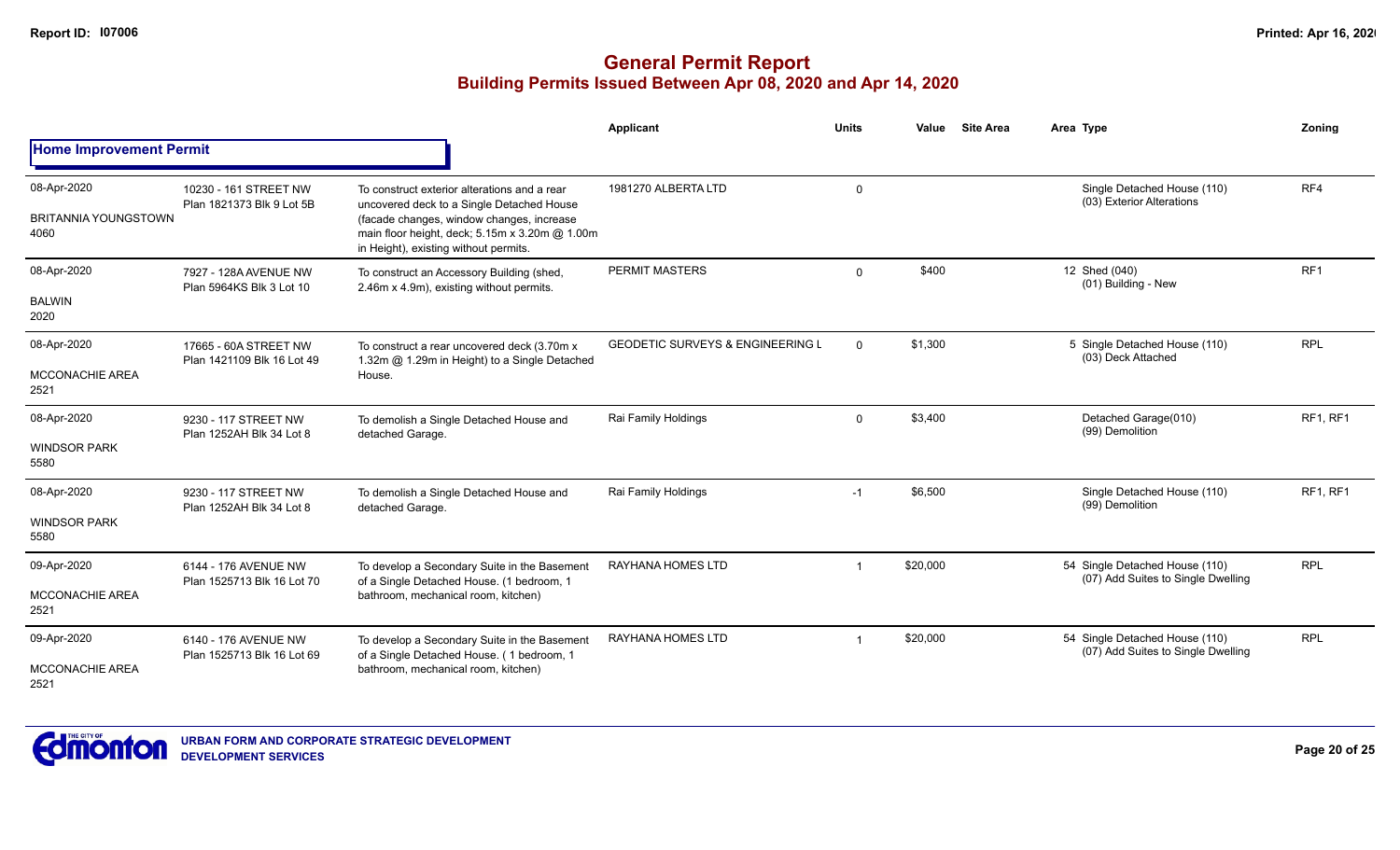|                                       |                                                     |                                                                                                | <b>Applicant</b>                                 | <b>Units</b> | Value     | <b>Site Area</b> | Area Type                                                         | Zonina          |
|---------------------------------------|-----------------------------------------------------|------------------------------------------------------------------------------------------------|--------------------------------------------------|--------------|-----------|------------------|-------------------------------------------------------------------|-----------------|
| <b>Home Improvement Permit</b>        |                                                     |                                                                                                |                                                  |              |           |                  |                                                                   |                 |
| 09-Apr-2020<br><b>MCCONACHIE AREA</b> | 17860 - 61 STREET NW<br>Plan 1525713 Blk 21 Lot 73  | To construct an Accessory Building (detached<br>Garage, 6.1m x 6.71m).                         | <b>RAYHANA HOMES LTD</b>                         | $\Omega$     | \$6,800   |                  | 41 Detached Garage (010)<br>(01) Building - New                   | <b>RPL</b>      |
| 2521                                  |                                                     |                                                                                                |                                                  |              |           |                  |                                                                   |                 |
| 09-Apr-2020                           | 12118 - 80 STREET NW<br>Plan 1822156 Blk 2 Lot 57A  | To develop a Secondary Suite in the Basement<br>of a Single Detached House.                    | ABS EDMONTON HOMES LTD - ABS<br>HOMES, BHUPINDER |              | \$35,000  |                  | Single Detached House (110)<br>(07) Add Suites to Single Dwelling | RF <sub>3</sub> |
| <b>EASTWOOD</b><br>1100               |                                                     |                                                                                                |                                                  |              |           |                  |                                                                   |                 |
| 09-Apr-2020                           | 71, 14208 - 36 STREET NW<br>Plan 0620035 Unit 71    | To construct interior alterations to a<br>Semi-detached House (Basement development,           | N/A                                              | $\mathbf 0$  | \$10,000  |                  | Semi-Detached House (210)<br>(03) Interior Alterations            | CCLD            |
| <b>CLAREVIEW TOWN CENTRE</b><br>2145  |                                                     | NOT to be used as an additional Dwelling).                                                     |                                                  |              |           |                  |                                                                   |                 |
| 09-Apr-2020                           | 10420 - 135 STREET NW<br>Plan 1723634 Blk 76 Lot 4B | To install a stationary mechanical system in the<br>Side Yard (left side) of a Single Detached | <b>URBANAGE HOMES</b>                            | $\mathbf 0$  |           |                  | Single Detached House (110)<br>(03) Exterior Alterations          | RF1             |
| <b>GLENORA</b><br>3200                |                                                     | House (air conditioner, 0.76m x 0.84m), existing<br>without permits.                           |                                                  |              |           |                  |                                                                   |                 |
| 08-Apr-2020                           | 12428 - 51A AVENUE NW<br>Plan 1800NY Blk 29 Lot 33  | To construct an addition to a Single Detached<br>House (extension of front entry), and to      | <b>QUADRANT CONSTRUCTION LTD</b>                 | $\Omega$     | \$275,000 |                  | Single Detached House (110)<br>(02) Addition                      | RF <sub>1</sub> |
| LANSDOWNE<br>5260                     |                                                     | construct interior and exterior alterations.                                                   |                                                  |              |           |                  |                                                                   |                 |
| 08-Apr-2020                           | 12428 - 51A AVENUE NW<br>Plan 1800NY Blk 29 Lot 33  | To construct an addition to a Single Detached<br>House (extension of front entry), and to      | QUADRANT CONSTRUCTION LTD                        | $\mathbf 0$  |           |                  | Single Detached House (110)                                       | RF <sub>1</sub> |
| LANSDOWNE<br>5260                     |                                                     | construct interior and exterior alterations.                                                   |                                                  |              |           |                  | (03) Exterior Alterations                                         |                 |
| 08-Apr-2020                           | 12428 - 51A AVENUE NW<br>Plan 1800NY Blk 29 Lot 33  | To construct an addition to a Single Detached<br>House (extension of front entry), and to      | QUADRANT CONSTRUCTION LTD                        | $\mathbf 0$  |           |                  | Single Detached House (110)<br>(03) Interior Alterations          | RF <sub>1</sub> |
| LANSDOWNE<br>5260                     |                                                     | construct interior and exterior alterations.                                                   |                                                  |              |           |                  |                                                                   |                 |

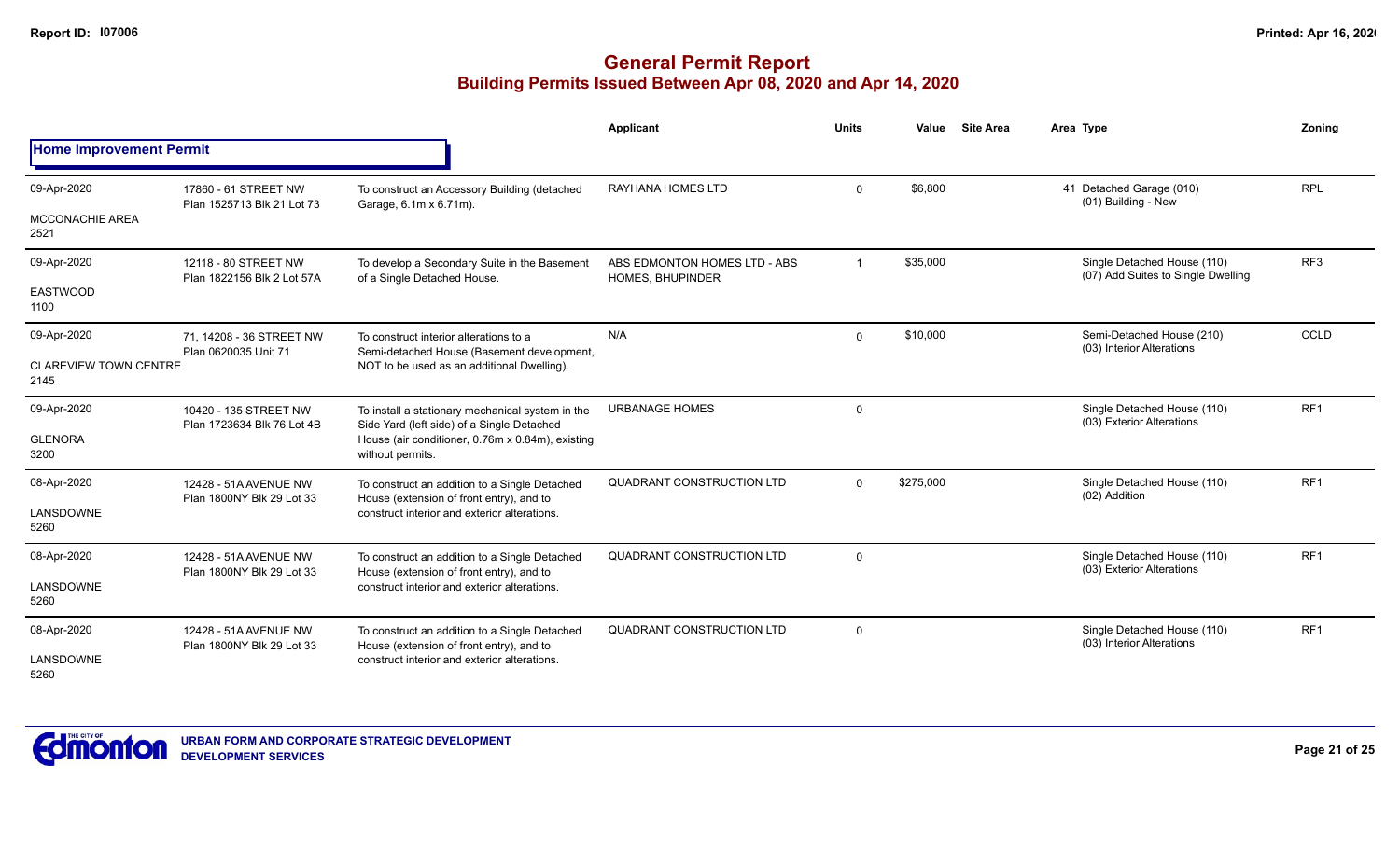|                                |                                                          |                                                                                                                                                                       | Applicant                    | <b>Units</b> | Value    | <b>Site Area</b> | Area Type                                                            | Zonina          |
|--------------------------------|----------------------------------------------------------|-----------------------------------------------------------------------------------------------------------------------------------------------------------------------|------------------------------|--------------|----------|------------------|----------------------------------------------------------------------|-----------------|
| <b>Home Improvement Permit</b> |                                                          |                                                                                                                                                                       |                              |              |          |                  |                                                                      |                 |
| 09-Apr-2020                    | 1716 - GRAYDON HILL LINK SW<br>Plan 1822866 Blk 9 Lot 48 | To develop a Secondary Suite in the Basement<br>of a Single Detached House (New Suite) (1                                                                             | <b>CENTURYLAND HOMES LTD</b> |              | \$25,000 |                  | 59 Single Detached House (110)<br>(07) Add Suites to Single Dwelling | GHLD            |
| <b>GRAYDON HILL</b><br>5468    |                                                          | bedroom, 1 bathroom, mechanical room,<br>kitchen).                                                                                                                    |                              |              |          |                  |                                                                      |                 |
| 09-Apr-2020                    | 14715 - 104 AVENUE NW<br>Plan 3426HW Blk 8 Lot 21        | To construct an Accessory Building (rear<br>detached Garage, 7.01m x 6.71m).                                                                                          | MIDWEST DEVELOPMENTS         | $\mathbf{0}$ | \$7,800  |                  | 47 Detached Garage (010)<br>(01) Building - New                      | RF <sub>3</sub> |
| <b>GROVENOR</b><br>3210        |                                                          |                                                                                                                                                                       |                              |              |          |                  |                                                                      |                 |
| 09-Apr-2020                    | 2144 - 51 STREET SW<br>Plan 1822899 Blk 6 Lot 40         | To construct an Accessory Building (detached<br>Garage 6.10m x 6.10m).                                                                                                | <b>MONTORIO HOMES LTD</b>    | $\mathbf{0}$ | \$6,200  |                  | 37 Detached Garage (010)<br>(01) Building - New                      | <b>RPL</b>      |
| <b>WALKER</b><br>6662          |                                                          |                                                                                                                                                                       |                              |              |          |                  |                                                                      |                 |
| 08-Apr-2020                    | 10931 - 117 STREET NW<br>Plan 2674HW Blk 16 Lot 155      | To construct interior and exterior alterations to a<br>Single Detached House (main floor renovations                                                                  | ORANGE T-SHIRT CONTRACTING   | $\mathbf{0}$ |          |                  | Single Detached House (110)<br>(03) Exterior Alterations             | RF <sub>1</sub> |
| <b>QUEEN MARY PARK</b><br>1180 |                                                          | and window changes on North and East<br>elevations).                                                                                                                  |                              |              |          |                  |                                                                      |                 |
| 08-Apr-2020                    | 10931 - 117 STREET NW<br>Plan 2674HW Blk 16 Lot 155      | To construct interior and exterior alterations to a<br>Single Detached House (main floor renovations                                                                  | ORANGE T-SHIRT CONTRACTING   | $\mathbf 0$  |          |                  | Single Detached House (110)<br>(03) Interior Alterations             | RF <sub>1</sub> |
| <b>QUEEN MARY PARK</b><br>1180 |                                                          | and window changes on North and East<br>elevations).                                                                                                                  |                              |              |          |                  |                                                                      |                 |
| 09-Apr-2020                    | 11204 - 51 STREET NW<br>Plan 1000AJ Blk 4 Lot 30         | To develop a Secondary Suite in the Basement<br>of a Single Detached House (New Suite) and                                                                            | 1191979 ALBERTA LTD          |              | \$5,000  |                  | 77 Single Detached House (110)<br>(07) Add Suites to Single Dwelling | RF <sub>1</sub> |
| <b>HIGHLANDS</b><br>2330       |                                                          | interior alterations to the main floor (adding new<br>interior door by mudroom).<br>(3 Bedrooms, 1 Living/Dining/Kitchen, 1 Bath, 1<br>Mechanical, and 1 common area) |                              |              |          |                  |                                                                      |                 |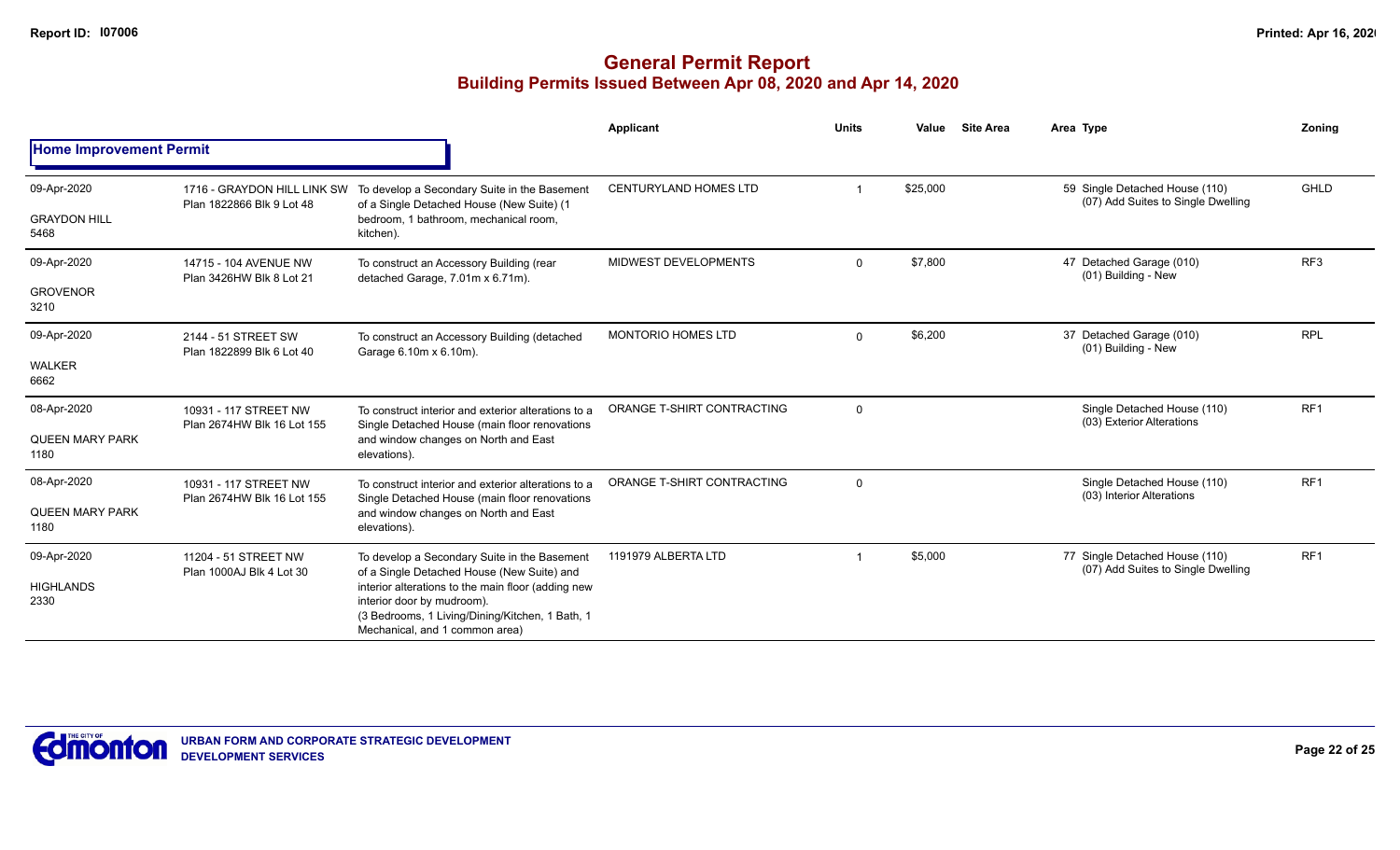|                                |                                                       |                                                                                                                                                                       | <b>Applicant</b>     | <b>Units</b>   | Value    | <b>Site Area</b> | Area Type                                                         |  | <b>Zoning</b>   |
|--------------------------------|-------------------------------------------------------|-----------------------------------------------------------------------------------------------------------------------------------------------------------------------|----------------------|----------------|----------|------------------|-------------------------------------------------------------------|--|-----------------|
| <b>Home Improvement Permit</b> |                                                       |                                                                                                                                                                       |                      |                |          |                  |                                                                   |  |                 |
| 09-Apr-2020                    | 11204 - 51 STREET NW<br>Plan 1000AJ Blk 4 Lot 30      | To develop a Secondary Suite in the Basement<br>of a Single Detached House (New Suite) and                                                                            | 1191979 ALBERTA LTD  | $\mathbf 0$    |          |                  | Single Detached House (110)<br>(03) Interior Alterations          |  | RF <sub>1</sub> |
| <b>HIGHLANDS</b><br>2330       |                                                       | interior alterations to the main floor (adding new<br>interior door by mudroom).<br>(3 Bedrooms, 1 Living/Dining/Kitchen, 1 Bath, 1<br>Mechanical, and 1 common area) |                      |                |          |                  |                                                                   |  |                 |
| 09-Apr-2020                    | 3916 - 5 STREET NW<br>Plan 1623032 Blk 6 Lot 155      | To develop a Secondary Suite in the Basement<br>of a Single Detached House.                                                                                           | N/A                  | $\overline{1}$ | \$40,000 |                  | Single Detached House (110)<br>(07) Add Suites to Single Dwelling |  | <b>RMD</b>      |
| <b>MAPLE</b><br>6441           |                                                       |                                                                                                                                                                       |                      |                |          |                  |                                                                   |  |                 |
| 09-Apr-2020                    | 3965 - GINSBURG CRESCENT<br><b>NW</b>                 | To construct interior alterations to a Single<br>Detached House (installing a hot tub in the                                                                          | N/A                  | $\Omega$       | \$5,300  |                  | Single Detached House (110)<br>(14) Hot Tub                       |  | <b>RSL</b>      |
| <b>GRANVILLE</b><br>4551       | Plan 1321686 Blk 7 Lot 15                             | sunroom)                                                                                                                                                              |                      |                |          |                  |                                                                   |  |                 |
| 09-Apr-2020                    | 11522 - 90 STREET NW<br>Plan RN43B Blk 60 Lot 24      | To demolish a detached Garage.                                                                                                                                        | N/A                  | $\Omega$       | \$3,500  |                  | Detached Garage(010)<br>(99) Demolition                           |  | RF <sub>3</sub> |
| ALBERTA AVENUE<br>1010         |                                                       |                                                                                                                                                                       |                      |                |          |                  |                                                                   |  |                 |
| 09-Apr-2020                    | 2067 - GRAYDON HILL<br><b>CRESCENT SW</b>             | To construct interior alterations to a Single<br>Detached House (Basement development, NOT                                                                            | PACESETTER HOMES LTD | $\Omega$       | \$24,700 |                  | Single Detached House (110)<br>(03) Interior Alterations          |  | GHLD            |
| <b>GRAYDON HILL</b><br>5468    | Plan 1723470 Blk 9 Lot 22                             | to be used as an additional Dwelling).                                                                                                                                |                      |                |          |                  |                                                                   |  |                 |
| 09-Apr-2020                    | 1539 - 36 AVENUE NW<br>Plan 0940298 Blk 16 Lot 14     | To construct interior alterations to a Single<br>Detached House (Basement development with                                                                            | N/A                  | $\mathbf 0$    | \$10,000 |                  | Single Detached House (110)<br>(03) Interior Alterations          |  | <b>RSL</b>      |
| <b>TAMARACK</b><br>6443        |                                                       | Wet Bar, NOT to be used as an additional<br>Dwelling).                                                                                                                |                      |                |          |                  |                                                                   |  |                 |
| 14-Apr-2020                    | 2012 - REDTAIL COMMON NW<br>Plan 1221444 Blk 5 Lot 41 | To construct interior alterations to a Single<br>Detached House (Basement development, NOT                                                                            | N/A                  | $\Omega$       | \$40,000 |                  | Single Detached House (110)<br>(03) Interior Alterations          |  | <b>RSL</b>      |
| <b>HAWKS RIDGE</b><br>4473     |                                                       | to be used as an additional Dwelling) (1 Bath,<br>Recreation Area, Utility, NO Kitchen or Wet Bar).                                                                   |                      |                |          |                  |                                                                   |  |                 |

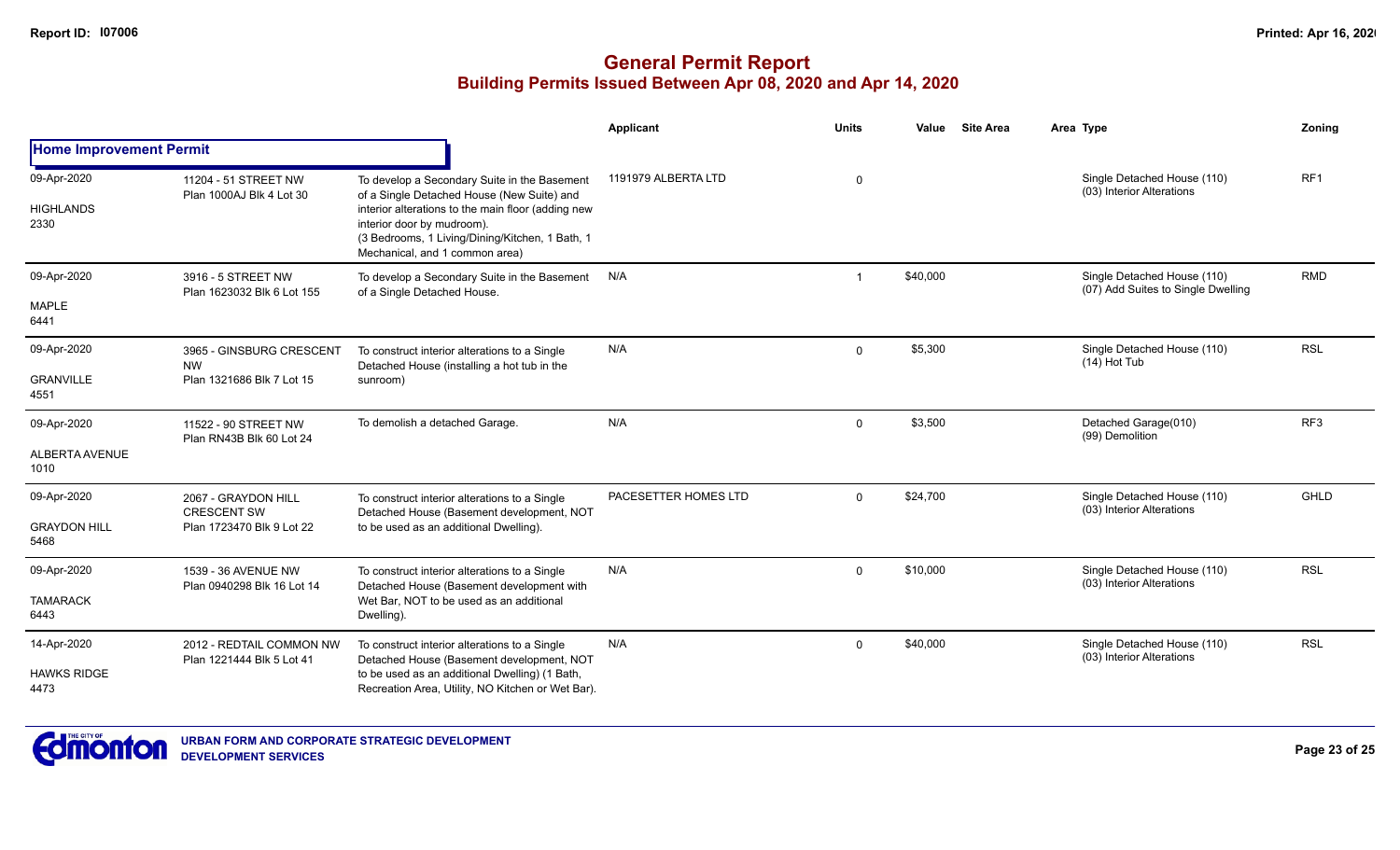## **General Permit Report Building Permits Issued Between Apr 08, 2020 and Apr 14, 2020**

|                                    |                                                     |                                                                                                                                  | <b>Applicant</b>                                  | <b>Units</b>        | Value    | <b>Site Area</b> | Area Type                                                | Zoning          |
|------------------------------------|-----------------------------------------------------|----------------------------------------------------------------------------------------------------------------------------------|---------------------------------------------------|---------------------|----------|------------------|----------------------------------------------------------|-----------------|
| <b>Home Improvement Permit</b>     |                                                     |                                                                                                                                  |                                                   |                     |          |                  |                                                          |                 |
| 14-Apr-2020                        | 9732 - 146 STREET NW<br>Plan 1922616 Blk 84 Lot 38A | To demolish a detached Garage.                                                                                                   | ACE LANGE CONSTRUCTION LTD                        | $\Omega$            | \$3,500  |                  | Detached Garage(010)<br>(99) Demolition                  | RF <sub>1</sub> |
| <b>CRESTWOOD</b><br>3140           |                                                     |                                                                                                                                  |                                                   |                     |          |                  |                                                          |                 |
| 14-Apr-2020                        | 6332 - SANDIN WAY NW<br>Plan 0525687 Blk 4 Lot 6    | To construct a rear uncovered deck to a Single<br>Detached House (2 tiered, irregular shape                                      | N/A                                               | $\Omega$            | \$8,500  |                  | 33 Single Detached House (110)<br>(03) Deck Attached     | <b>RSL</b>      |
| <b>SOUTH TERWILLEGAR</b><br>5642   |                                                     | upper deck, 4.83m x 4.03m @ 0.82m in Height;<br>lower deck, 4.23m x 3.42m @ 0.50m in Height),<br>existing without permits.       |                                                   | \$3,000<br>$\Omega$ |          |                  |                                                          |                 |
| 14-Apr-2020                        | 15859 - 11 AVENUE SW<br>Plan 1125879 Blk 5 Lot 46   | To construct interior alterations to a Single<br>Detached House (Basement development, NOT                                       | N/A                                               |                     |          |                  | Single Detached House (110)<br>(03) Interior Alterations | <b>RSL</b>      |
| <b>GLENRIDDING HEIGHTS</b><br>5578 |                                                     | to be used as an additional Dwelling).<br>(1 Open area, 1 Bathroom, and 1 Furnace/utility<br>room)                               |                                                   |                     |          |                  |                                                          |                 |
| 14-Apr-2020<br><b>TWIN BROOKS</b>  | 1328 - 118 STREET NW<br>Plan 9724447 Blk 44 Lot 13  | To construct interior alterations to a Single<br>Detached House (Basement development, NOT                                       | PERENNIAL INNOVATION LIMITED - PI<br><b>HOMES</b> | $\Omega$            | \$48,000 |                  | Single Detached House (110)<br>(03) Interior Alterations | RF <sub>1</sub> |
| 5511                               |                                                     | to be used as an additional Dwelling) and<br>interior alterations on main and second floor. 2<br>BEDROOMS, 1 BATHROOM, KITCHEN   |                                                   |                     |          |                  |                                                          |                 |
| 14-Apr-2020                        | 6122 - 175A AVENUE NW                               | To construct interior alterations to a Single<br>Detached House (Basement development, NOT                                       | N/A                                               | 0                   | \$5,000  |                  | Single Detached House (110)<br>(03) Interior Alterations | <b>RSL</b>      |
| MCCONACHIE AREA<br>2521            | Plan 1421109 Blk 10 Lot 76                          | to be used as an additional Dwelling) (1 Bed, 1<br>Bath, Gym Area, Utility).                                                     |                                                   |                     |          |                  |                                                          |                 |
| 14-Apr-2020                        | 2158 - 67 STREET SW<br>Plan 1323070 Blk 58 Lot 3    | To construct interior alterations to a<br>Semi-Detached House (Basement development                                              | <b>VARIETY FINISHING</b>                          | $\Omega$            | \$0      |                  | Semi-Detached House (210)<br>(03) Interior Alterations   | RF4             |
| <b>SUMMERSIDE</b><br>6213          |                                                     | (Lot 3 ONLY), NOT to be used as an additional<br>Dwelling), (1 bathroom, 1 rec room, mechanical<br>room, NO wet bar or kitchen). |                                                   |                     |          |                  |                                                          |                 |

**Uncovered Deck Combo Permit**



**URBAN FORM AND CORPORATE STRATEGIC DEVELOPMENT DEVELOPMENT SERVICES**